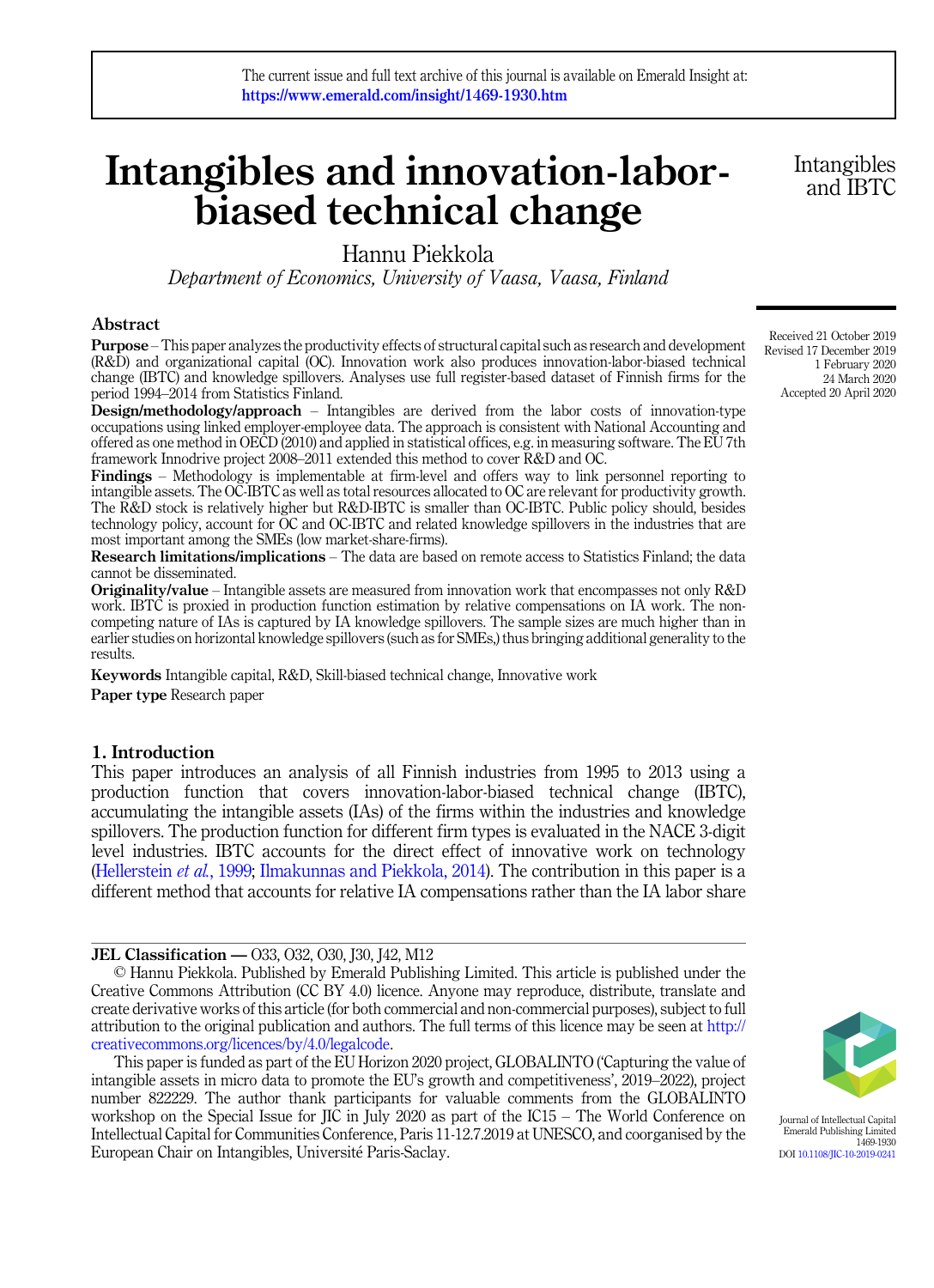as proxy for the quality of labor creating IBTC. IBTC also creates horizontal knowledge spillovers. Another novelty is the inclusion of IA capital accumulation in the same model ([Corrado, Haskel, and Jona-Lasinio, 2017\)](#page-16-0). Two types of IAs are constructed, i.e., the organizational capital (OC) related to marketing and management, and research and development (R&D). The novelty here is that they are measured in a comparable way to observe the large differences in the ways they improve productivity. Each individual contributes to a certain type of IA so that the alternative IAs are not overlapping. The IA measurement follows the EU 7th framework project Innodrive, see [Piekkola](#page-17-0) *et al.* (2011) and the guidelines in [OECD \(2010\)](#page-17-0).

We measure the own-account IA, which is assumed to be produced with a similar share of factor inputs as are used in the production of purchased IAs from IA producing industries (business services). Much of the purchased IAs may also consist of intermediates used in the production of own-account IAs and may currently be categorized as intermediate inputs from business and ICT services. This is our way of measuring the "overhead" of the innovation-type labor costs mentioned in the [OECD \(2010\)](#page-17-0) approach. IAs are similar to tangible capital and require additional intermediates and physical capital to transform it into accumulating capital.

Organizational capital is evaluated in the management and marketing work, and is an important part of economic competence in [Corrado](#page-16-0) et al. (2012). Economic competence accounts for 38% of all intangible capital in the EU countries, see also [Roth and Thum \(2013\)](#page-18-0); [Haskel and Westlake \(2017\)](#page-16-0). The measure IBTC is a good approximation of technological improvement together with related knowledge spillovers. The analysis obtains support from [A](#page-15-0)ñón Higón, Gó[mez, and Vargas \(2017\),](#page-15-0) who find that  $R&D$ , human capital, and design all to contribute to total factor productivity (TFP), but human capital influences it to higher degree than R&D. We find OC type IBTC to be important especially among large firms but it is negatively related to the amount of OC. R&D plays an important role in accumulating IAs and R&D type IBTC complements it. Knowledge spillovers are large and this non-rival part of IA can be a considerable share of what is usually considered as marketable IA. Especially SMEs are important sources of knowledge spillovers to all kinds of firms. The IA analysis also covers micro firms with less than ten employees, which have somewhat different roles compared with large SMEs.

Section 2 presents the literature review on IAs. [Section 3](#page-3-0) models the intangibles in upstream industries or the self-production of IAs. [Section 4](#page-7-0) describes the data and the IA measurement. [Section 5](#page-10-0) conducts empirical research on how IAs affect technical change and accumulate. [Section 6](#page-13-0) concludes.

#### 2. Literature

IAs, or intellectual capital with a wider context, has gained considerable interest since the 1990s ([Cheng](#page-16-0) et al., 2010; [Phusavat](#page-17-0) et al., 2011). [Thum-Thysen](#page-18-0) et al. (2017) defines IAs as all types of strategic investments in the long-run growth of individual companies and the economy as a whole. [Corrado, Hulten, and Sichel \(2005](#page-16-0), [2009\)](#page-16-0) advanced the research on intangible assets in the economics field by introducing a broad division of intangibles that covers computerized information (digitalization with software and database) and economic competences acquired through management, investments in branding and through purchases of management and consulting services. In accounting, different extensions have been used, such as including customer relations; for other definitions, see [Hejazi](#page-16-0) et al. [\(2016\).](#page-16-0) [Andrews and De Serres \(2012\)](#page-15-0) analyze network externalities as a way to benefit from returns to scale; this view can be extended to several types of information and communication technologies (ICTs) that are not considered here.

Organization for Economic Co-operation and Development [\(OECD\) \(2005,](#page-17-0) annex B pp. 149–154) sets forth the guidelines for innovation surveys to cover a wider set of intangibles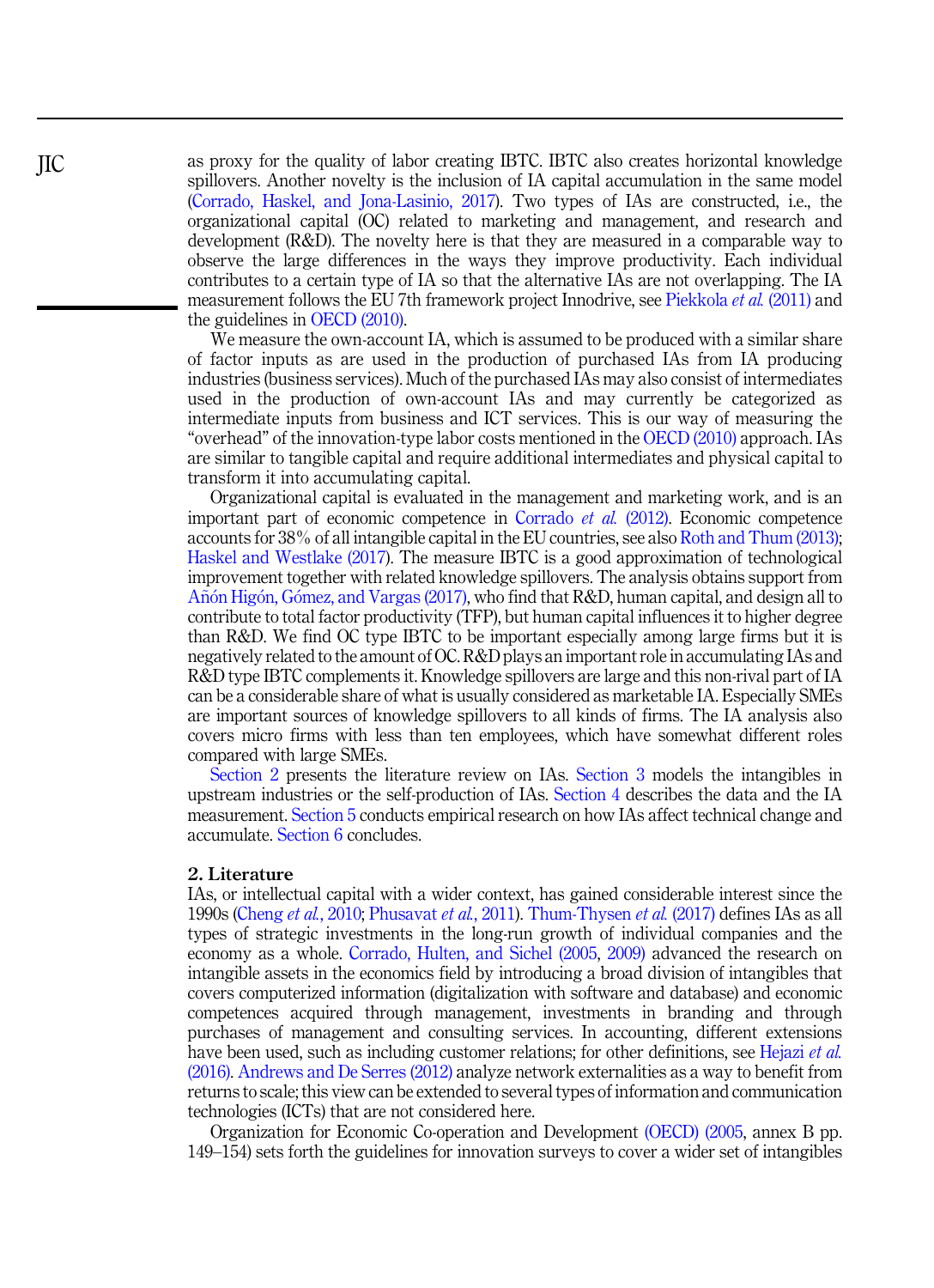[\[1\]](#page-15-0). Including intangibles from innovation-type occupations is an important step to broaden the concept of IA. The approach here closely follows the EU 7th framework project Innodrive. Following [OECD \(2010](#page-17-0), p. 25) the method to evaluate IA from innovation-type occupations is an alternative to survey-based collection of IA data. The method also complies with the 2008 System of National Accounts.

OC relates to economic competencies. It consists of management and marketing capital evaluated from related occupations. [Wyatt \(2005\)](#page-18-0) emphasizes the important role that management has in defining the firm's set of IAs. Intangibles that involve large discretion by management are more valued than the others, such as purchased goodwill or R&D. [Wyatt](#page-18-0) [\(2005\)](#page-18-0) also finds that the assets with a shorter technology cycle are better recorded in accounts. [Nerdrum and Erikson \(2001\)](#page-17-0) find intellectual capital such as human capital and organizational capital as complementary and hence having wide use in various IAs. [F-Jard](#page-16-0)[on](#page-16-0) [and Martos \(2009\)](#page-16-0) has a wider concept structural capital as "... what remains in the company when employees go home for the night"[\(Roos and Roos, 1997,](#page-17-0) p. 42). It does not only cover the organization but also the technology such as proprietary software systems and thus is closely the same as considering R&D and OC together. One difference is that they use survey on how the organizations use or institutionalize this knowledge in routines, culture and structures embodied in the structural capital of the organization. A first aspect of this is orientation to quality, innovation and environment care. Second, they analyze information (design and adjustment) and communication systems and team work (compensation systems). The other dimensions of intellectual capital: human capital and customer capital are tied to structural capital rather than directly affecting performance.

[St-Pierre and Audet \(2011\)](#page-18-0) believe that SMEs rely on knowledge or the human capital of employees and customer relations rather than on managerial abilities relating to organizational capital. Businesses feel that their development is essentially due to the quality of their employees and their relationships with customers. In SMEs, human capital is managed informally and the entrepreneur plays the knowledge "storage" role. OC related IBTC may hence also have different knowledge spillovers depending on firm-size, as found in this study.

Productivity growth or the growth of output is likely to be a less significant factor for measuring the success of intangibles among SMEs. [Piekkola and Rahko \(2019\)](#page-17-0) explain this by the large fixed costs in innovations and access to market, which causes negative selection among the fast growing SMEs. In a "negative selection mechanism," firms with low initial productivity and profitability invest only in innovations with the highest productivity growth. [Wolff and Pett \(2006\)](#page-18-0) explain this by the sales growth objective to produce cash flow to cover the expenses and fixed costs rather than obtaining (long-term) profitability.

[Corrado](#page-16-0) et al. (2009) consider computerized information and innovative property (including R&D) to be partly excludable and forming the major part of accumulating IA. [Andrews and De Serres \(2012\)](#page-15-0) emphasize that firms have only partial control of the workers' skills, and the returns appropriated may improve the firm's technology in a way that benefits all firms in the industry. The latter is known as the learning by doing effect first introduced by [Arrow \(1962\)](#page-15-0), stating that employees may utilize the knowledge attained at former jobs. Artz et al. [\(2010\)](#page-15-0) integrates the intangibles that firms acquire in both capital deepening and IBTC. [Corrado](#page-16-0) et al. (2016) also suggest that innovations not only require increased IA accumulation related to new knowledge products, but also new technology and knowledge that shows up as an increase in total factor productivity (TFP).

Since a large part of IBTC cannot be codified and stored, it is tacit knowledge. This is "embrained"in individuals, and therefore consists of"knowledge that depends on conceptual skills and cognitive abilities" ([Blackler, 1995,](#page-16-0) 1,023). [Engelbrecht \(1997\)](#page-16-0) indeed links tacit knowledge to human capital that play a key role in explaining the impact of knowledge on productivity. The novelty in this paper is the evaluation of IBTC in conjunction with the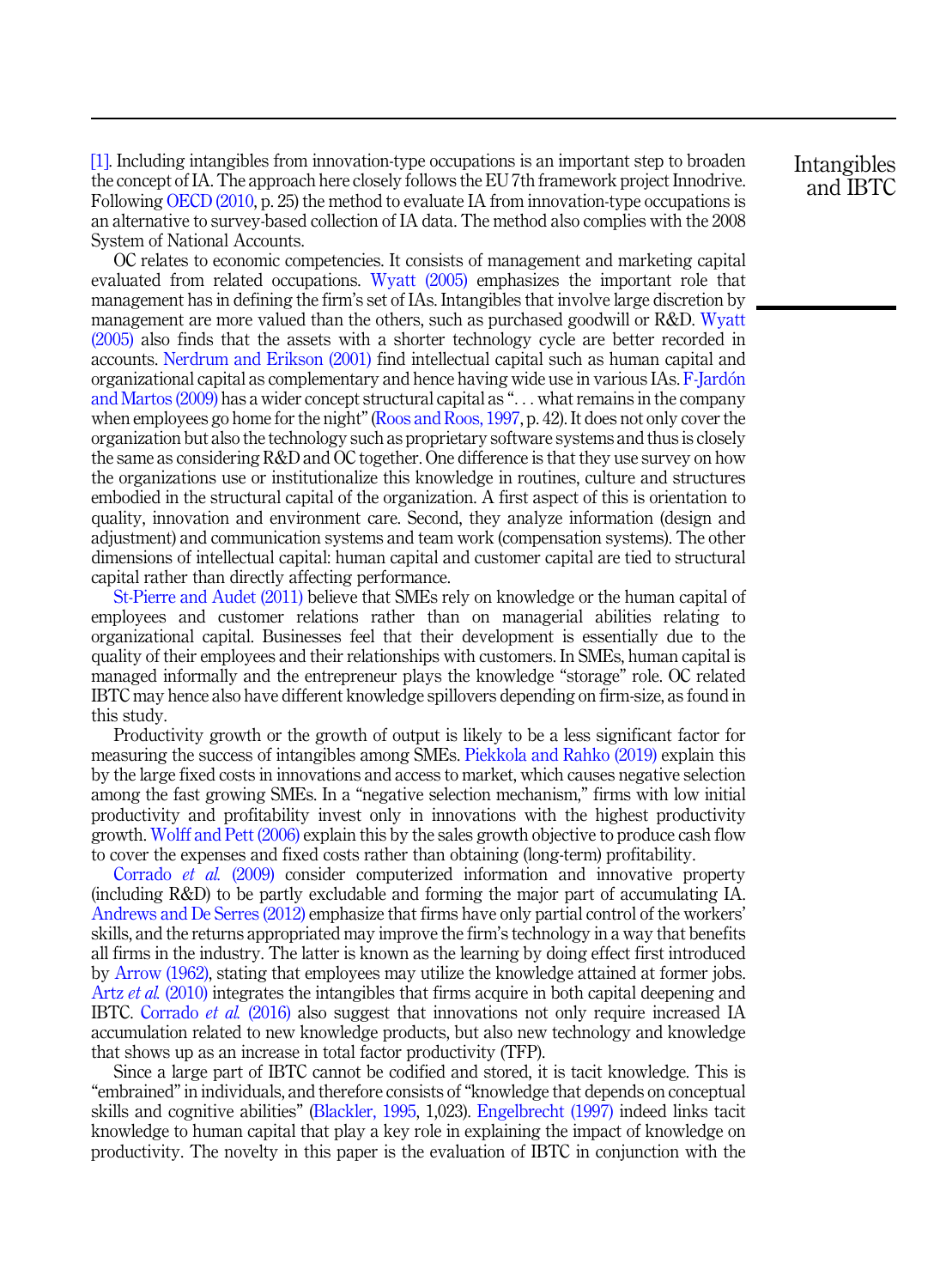output elasticities of the respective intangibles. Earlier papers have analyzed either IA driven productivity change as in [Ilmakunnas and Piekkola \(2014\)](#page-17-0), or IAs as an input in production function or TFP, but not both. IBTC is a way to measure the quality of innovation work: how innovation work is better exploited than in other firms. Therefore, it can be a source of competitive advantage. This tacit knowledge cannot be all measured or recognized in terms of higher wages and therefore production function estimation is needed. It also part of the way to lower entrepreneurial activity costs in order to allow greater flexibility and the improvement of goods [\(Arvanitis and Loukis \(2009\)\)](#page-15-0).

[Corrado, Haskel, and Jona-Lasinio \(2017\)](#page-16-0) find that labor "quality," IBTC, does not change the coefficients of (marketable) intangible capital much. This supports the view that tacit knowledge related to IBTC is an independent source of technical change, as is also found here. However, using this [Hellerstein](#page-16-0) *et al.* (1999) framework, proxying IBTC by the share of IA workers can be biased as the IBTC is the same for all firms for which the production function has been estimated, such as here for three types of firms within each three-digit industry. Here, the IBTC is firm-specific and not industry-specific.

Tacit knowledge related to human capital is also interlinked and therefore can create knowledge spillovers, possibly more so within industries than across all firms ([Almeida and](#page-15-0) [Kogut, 1999](#page-15-0); [Møen, 2005](#page-17-0); [Kerr, 2008](#page-17-0); [Maliranta and Nurmi, 2019\)](#page-17-0). The process of new knowledge commercialization through knowledge spillover, such as through new startups, also affects growth in industries and regions (Acs et al.[, 2009;](#page-15-0) [Audretsch and Keilbach, 2008\)](#page-15-0). [Del Giudice](#page-16-0) et al. (2019) are among the few that examine horizontal technology spillovers between SMEs. Here, IBTC and related tacit knowledge spreads depending on the size of the firms, which is positively related to the magnitude of worker mobility and hence to "learning by doing." We analyze knowledge spillovers from both R&D and OC type IBTC. To the best of my knowledge, in the extant firm-level analyses, there is very little earlier evidence for intra-industry intangible knowledge spillovers other than those created by R&D ([Maliranta](#page-17-0) et al.[, 2009\)](#page-17-0) or patents.

One effort is [Piekkola \(2019b\)](#page-17-0) where knowledge spillovers are positive when the value of the knowledge spillover stock in each new job relationship is higher than that if the new IC worker would just create the average value of IC per employee in the previous firm. Such valuation requires separate evaluation of new IA from job switchers and the old IA of incumbent workers.

## 3. Intangible capital as a factor input and contributing to technical change

The [OECD \(2010](#page-17-0), p. 25) Handbook of Deriving Capital Measures of Intellectual Products consider in the supply-side macro approach the need to identify the number of people in those occupations that produce the target Intellectual Property Products (IPPs) and also the proportion of their time spent undertaking this production to derive the quantum of labor input. According to the [OECD \(2010\)](#page-17-0) manual, this can then be multiplied by wage rates and other labor costs, and the cost of all the overheads in undertaking IA investment. Innovationtype occupations include managerial and technical positions that create new knowledge, which can cover a wide part of time use other than that is allocated to maintaining current operations. Employees bring knowledge from their former job relationships to the new company. Measuring the increasing share of IA labor costs relative to other labor costs can partly measure this.

Consider first the IAs that are enduring and accumulate over time. The capitalized value of IAs depends on whether the measurement is from intermediates, see industry-level studies on (purchased) IA, such as those by [Corrado](#page-16-0) et al. (2014) and [Piekkola \(2018\),](#page-17-0) or from innovationtype work in downstream industries. [Goodridge, Haskel, and Wallis \(2014\)](#page-16-0) describe income flows in intangible assets produced in upstream industries and intangible asset consumed in downstream industries (here we abstract from the subindex for period  $t$ ) as follows:

<span id="page-3-0"></span>JIC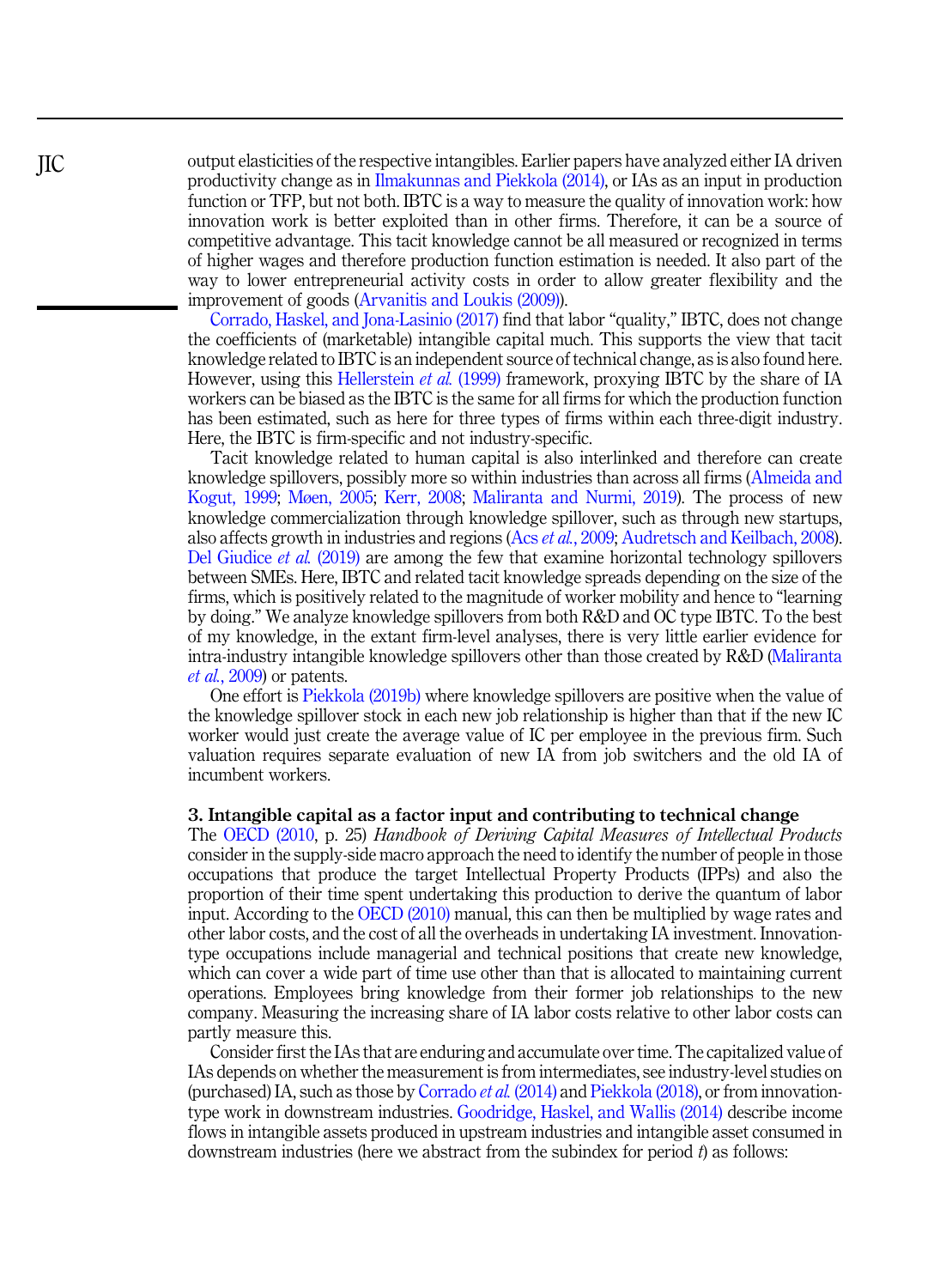$$
P^N N \equiv P^L L^N + P^K K^N + P^M M^N + P^R_N R^N \tag{1}
$$

$$
P^{Y}Q \equiv P^{L}L^{Y} + P^{K}K^{Y} + P^{R}_{Y}R^{Y} + P^{M}M^{Y}, \qquad (2)
$$

where  $N$  is the intangible capital output from the upstream industry,  $Q$  is the output from the downstream industry, L is labor, K is tangible capital, R is intangible capital, M is the intermediate input from other than IA producing industries and  $P$  shows the respective prices, all separately for the upstream N and downstream Q industries.  $P^R_Y R^Y$  is the rental payment or implicit costs when the asset is purchased from upstream N industry, and  $P^{M}M^{Y}$ are the intermediate inputs from other industries. The output from the upstream industry adds R stock to the downstream industry, and the price of renting this unit is as follows:

$$
P_Y^R \equiv (\rho + \delta_R) P_N^N,\tag{3}
$$

where  $\delta_R$  is a suitably chosen (private) depreciation rate and  $\rho$  is net returns. The typical convention for choosing the deflator  $P<sup>N</sup>$  for R&D in national statistical institutes is the use of the R&D services industry (US NAICS 5417, EU NACE 72) output deflator as the proxy for all internal private business R&D and other IAs. The Bureau of Economic Analysis (BEA) in the United States also applies an aggregate upstream (input) price index to deflate R&D in downstream industries, see also [Copeland and Fixler \(2012\),](#page-16-0) [Copeland](#page-16-0) et al. (2007, 31–32). In this analysis, the parameter  $P_t^N$  used for OC denotes the input cost based producer price (GDP) deflator for NACE M69–70, 73–74 business services. The R&D services (NACE M72) is used for R&D dominated by large enterprises. In 2012, large enterprises (employing 250 or more persons) employed approximately half of total workers, i.e., 1.2 million workers in EU28 in the NACE M72 sector. These large manufacturing firms may have R&D units categorized as belonging to this industry and apply intermediate pricing that may not measure the true costs.

The own knowledge production function from which to obtain  $P_Y^R R_Y$  in the downstream industry in (2) is the accumulated value of total IA investment from the following:

$$
P^Y N^Y \equiv P^L L_{IA}^Y + P^K K_{IA}^Y + P^M M_{IA}^Y + P^N_N N_{\text{purchased}}^Y,
$$

where subscript IA refers to the use of factor inputs in IAs. Innovation-type labor covers R&D and OC, which are combined with the assumed use of tangible capital and intermediate following (1'). Following [OECD \(2010,](#page-17-0) 19)  $P<sup>Y</sup>N<sup>Y</sup>$ should include only own-account use and not IA produced for sale. A basic rule is that  $P_N^N N_{\textit{purchased}}^N$  should be treated as intermediate consumption to avoid double accounting [OECD \(2010,](#page-17-0) recommendation 20).

Consider next the innovation-labor-biased technical change (IBTC). Following the analysis of the productivity in the innovation work of [Hellerstein](#page-16-0) et al. (1999) (HNT),  $L_m$ ,  $m = R$ D, OC is considered qualitatively different from other work so that labor augmented technical change  $A$  is given by the following:

$$
ALY = aRDLRD + aOCLOC + [L - (LRD + LOC)]= L[1 + (aRD - 1)LRD/L + (aOC - 1)LOC/L],
$$
\n(4)

where  $a_m$ ,  $m = RD$ , OC is the labor augmented technical change (quality adjustment),  $L_{RD}$  is the R&D work and  $L_{OC}$  is the OC work and the rest  $L - (L_{RD} + L_{OC})$  is noninnovation-type work.  $a_m$  is the direct effect of IA on technical change. Modeling technical change as part of the innovation decision leads to endogenous Schumpeterian and Romer growth models, see [Aghion and Howitt \(2008\)](#page-15-0). In these models, innovations are dichotomous so that productivity improvements, such as  $a_m$ , take place with some probability. An important implication of the HNT analysis is that shifts in the share of m workers  $L_m/L$  are driven by new IA employees that may bring with them knowledge from previous work relationships. Thus, the technical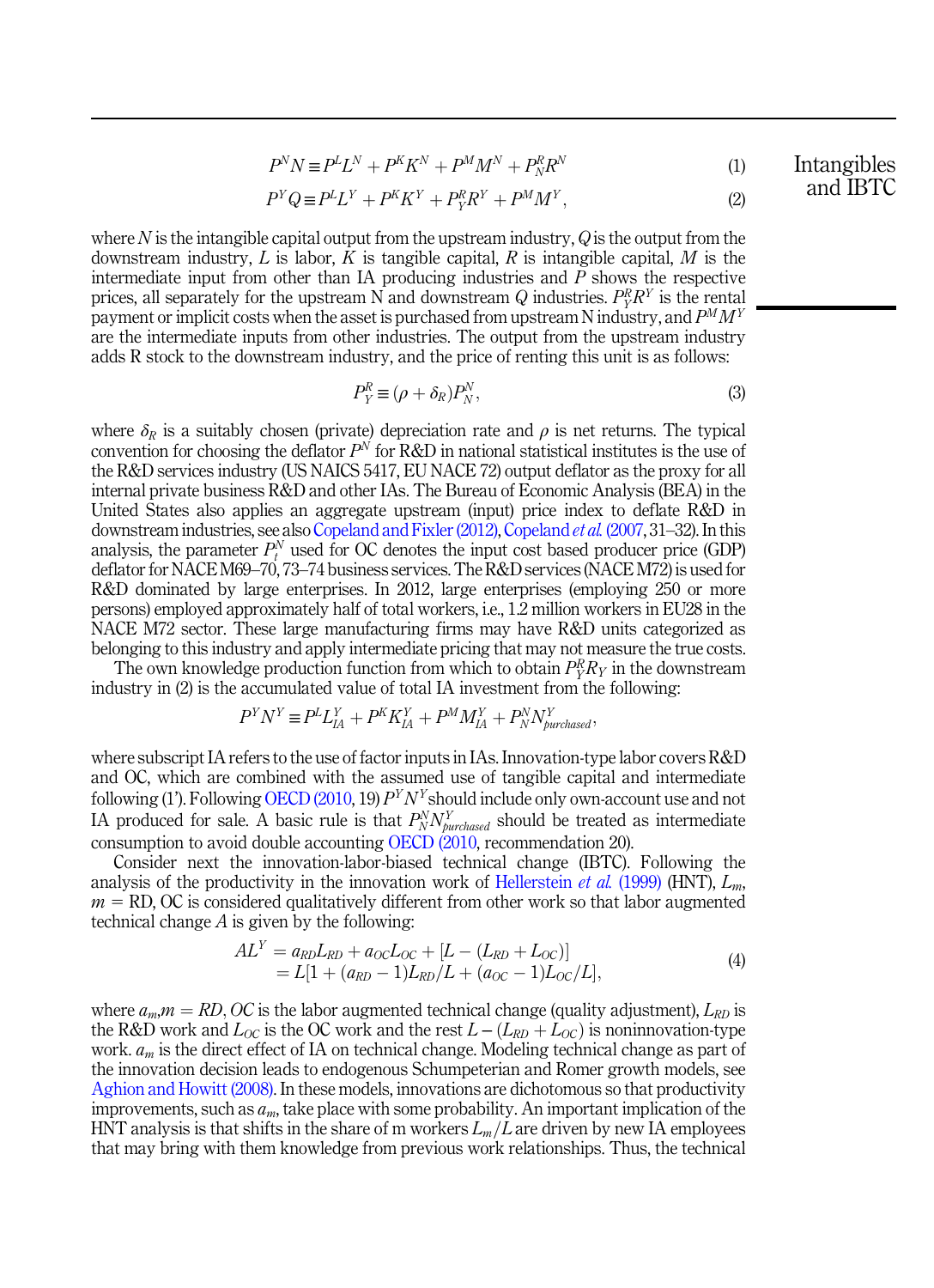change is linked to knowledge spillovers between firms, some of which may be unintentional, as also considered here, see also [Piekkola \(2019b\).](#page-17-0) The novelty here is that the initial  $a_m$  is preferably approximated by the labor cost differential  $w_mL_m/w_{\textit{skilled}}L_{\textit{skilled}}$  between an IA worker of type m  $w_m L_m$  and other skilled workers  $w_{\text{skilled}} L_{\text{skilled}}$  in the firm. The wages of tertiary educated workers are taken as the reference to show the opportunity cost of no innovation work, e.g., when working in firms with no innovations.

In addition to this technological link, IAs are typically considered to be capital that depreciates over time. IAs usually depreciate at higher rates; for example, OC depreciates by 20–25% annually, while the deprecation rate of buildings is typically 3% and the depreciation for machinery and equipment is 7%. The depreciation rate for OC is set at 20% because of the longer life cycle of production, but the higher rate of 25% used by [Corrado](#page-16-0) et al.  $(2005)$  is retained for services. A depreciation rate of  $15\%$  is used for R&D [\[2\]](#page-15-0). The perpetual inventory method is applied here for the stock calculation at time  $t$ , as follows:

$$
R_{mt} \equiv R_{mt-1}(1 - \delta_m) + N_{mt},\tag{5}
$$

where  $N_m$  denotes the real IA investment,  $R_m$  denotes the real IA stock at time t and  $\delta_m$  is the depreciation rate for IA of type  $m = R&D$ , OC. If the stock of intangible capital is rented for a shorter period T, the annual value of the investment follows in each period, as follows:

$$
R_{mt=0} = \sum_{t=0}^{T} \frac{N_{mt}}{(1+\rho_m)^t},
$$
\n(6)

Here, the IAs are assumed to grow over a sufficiently long period at a constant (firm-specific) rate  $g_m$  so that (dropping time subscripts) we have the following, see Hall *et al.* [\(2010\):](#page-16-0)

$$
R_{mt} = \frac{N_t}{g_m + \delta_m} \quad \text{or}
$$
  

$$
\ln R_{mt} = \ln N_{mt} - \ln(g_m + \delta_m),
$$
 (7)

This equation holds in a steady state, where all growth in GDP per labor comes from technological productivity growth. The growth rate  $g_m$  of all IAs is set at 2%, which aims to reflect the sample's average real output growth rate of business services over the 2008–2013 period (NACE M69-M70, M73, M74-M75). The intuition is that all assets accumulate to a level where their rate of return equals their depreciation. The GDP then grows at the rate of productivity growth plus employment growth (or population growth at the national level). As long as the growth rate and depreciation do not change very much within firms over time, the estimated elasticity of output with respect to either  $N$  or  $R$  will be the same in the production function estimation, since in an estimation, the firm effects capture the differences in the depreciation and growth rates. The elasticities of output with respect to  $R$  and  $N$  are, hence, the same  $\varepsilon$ . This is also the reason why output elasticity also shows the optimal IA investment/value added share. The choice of the gross  $\partial Y/\partial R$  and net rates of return  $\rho_R$  are still different, as follows:

$$
\frac{\partial Y}{\partial R} = \varepsilon \frac{Y}{R} \quad \text{and}
$$
\n
$$
\rho_m = \varepsilon \frac{Y}{R^*} - \delta_m
$$
\n(8)

Knowledge of  $\delta_m$  is needed to convert the gross returns  $\epsilon Y/R^*$  to net returns  $\rho_m$  (here the price change component in user costs is ignored). Fixing the net returns  $\rho_m$  is required to derive the optimal share of IA investment/value added, as the IA investment is derived from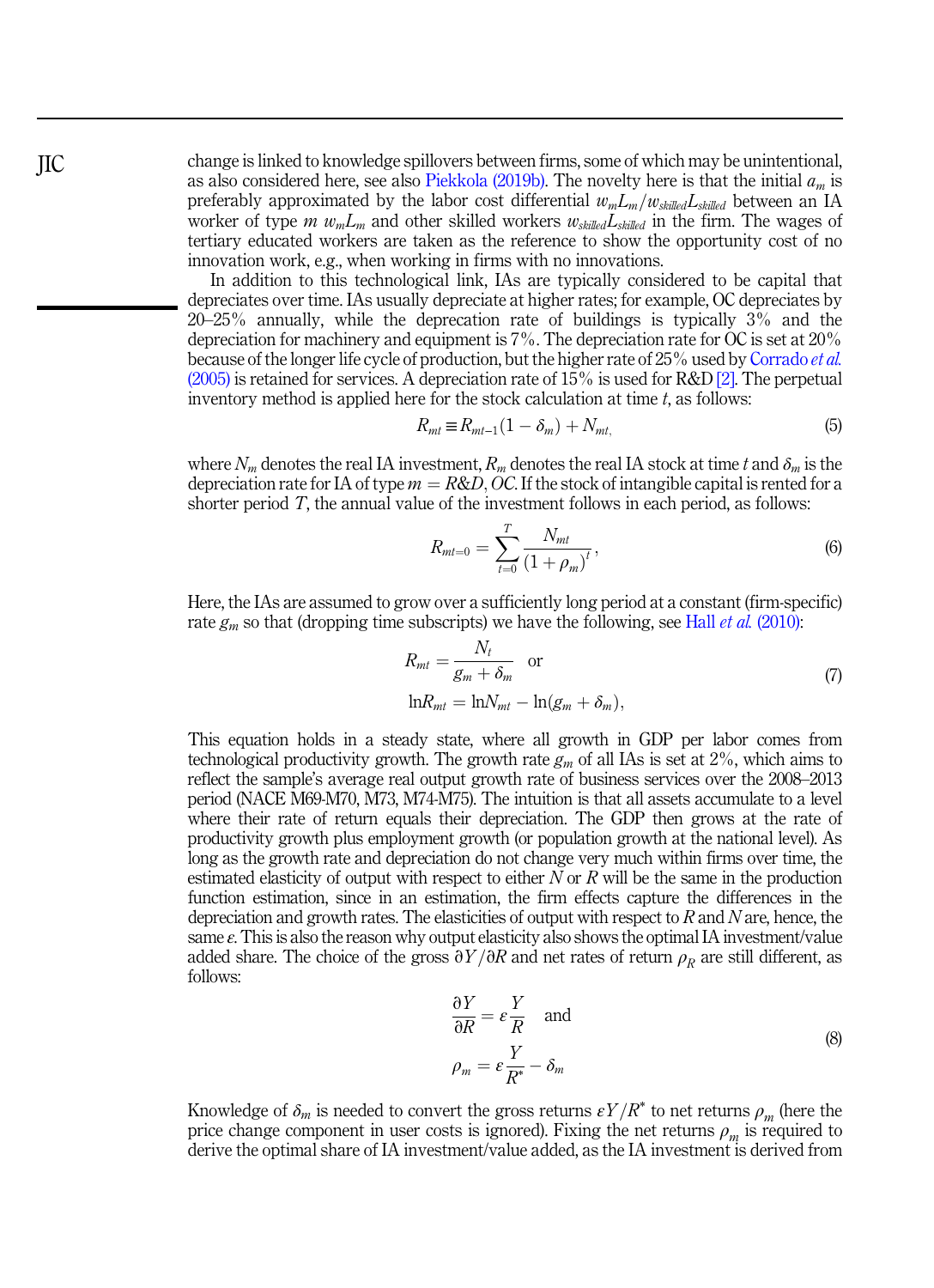<span id="page-6-0"></span>the user cost of IA and this varies depending on  $\rho_m$  in (8). We consider technological improvement though R&D and OC. The production function uses the value added  $Y_t = Q_t - M_t$  and the tangible capital  $K_t$  with double deflation, since the intermediate input  $M_t$  is an imprecise measure given that some unknown part of it is used to produce IAs. We abstract from the time dimension and use the Cobb–Douglas production function yielding constant returns with  $a_L + \sum_m a_m + a_K = 1$ ,  $m = R\&D$  and OC. The production function for each firm  $i$  is given by the following:

$$
Y_{it} = Y_{it-1} (AL_{it})^{\alpha_L} \prod_{m} (R_{mit})^{\alpha_{mi}} K_{it}^{1-\alpha_L - \sum_{m} \alpha_m}, \tag{9}
$$

in log form (dropping subscripts) ln $AL = \ln L + \ln[1 + (a_{R\&D} - 1)L_{R\&D}/L + (a_{OC} - 1)L_{OC}/L] \approx$  $lnL+(a_{R\&D}-1)L_{R\&D}/L+(a_{OC}-1)L_{OC}/L$  from (4). The approximation follows from the number ofinnovation-typeworkers being small(the second and third termsin square brackets do not significantly deviate from zero). The production function includes the lagged value of value added and (9) is given in the log form, as follows:

$$
\ln Y_{it} = \alpha_{Yj} \ln Y_{it-1} + \alpha_{Lj} \ln L_{it} + \sum_{m,i \in j} \alpha_{Amj} (a_{mj} - 1) \frac{L_{mit}}{L_{it}} + \sum_{m,i \in j} \alpha_{mi} \ln R_{mit}
$$
(10)

$$
+\alpha_{Kj} \ln K_{it} + \alpha_{Zj} \ln Z_{it} + e_{it}
$$

where  $a_{mi}$  is IBTC for  $m = R&D$ , OC in industry j and an estimate of it is given by  $\widehat{a}_{mi} = a_{wmj}/a_{Li} + 1 > 1$ , where the parameters vary form one industry j into another;  $Z_t$  is the vector of the year dummy variables and  $e_{it}$  is log of the disturbance term  $\exp(e_{it})$ . The estimation is done separately for the three firm types  $k$ , i.e., microfirms, small-market share firms and large-market-share firms. It is worth noting that R&D and OC assets have high correlations of approximately 0.6 to each of these class sizes, while IA labor shares  $L_{mit}/L_{it}$ for  $m = R&D$ , OC has a correlation below 0.3 to R&D and OC assets. The variance inflation factor (VIF) does not imply that the multicollinearity is too high.

Our preferred estimation goes beyond HNT and uses as an initial proxy for the IBTC relative compensations  $a_{mit}=\bar{w}_{mit}/\bar{w}_{Lit} - 1$ , where  $\bar{w}_{mit}$  is the mean compensation for innovation work of type m in firm i and  $\bar{w}_{Lit}$  is the mean compensations for skilled workers with tertiary education from non-IA work in the firm. The wage ratio would then reflect the relative productivity of the type of work that the employee is performing relative to the human capital possessed. The mean compensations of skilled workers in firms (total annual earnings divided number of employees)  $\bar{w}_{\text{Lit}}$  are set to be within the 5-percentile and 95percentile distribution of the overall average compensations across all firms.  $\bar{w}_{mit}$  is measured from the sum of annual compensations for  $m$ -type innovation work divided by the number of m type workers. The compensation ratio  $\bar{w}_{mit}/\bar{w}_{Lit}$  of each firm is finally set within the 1 and 99 percentiles of the overall distribution in the data.

The human capital of innovation workers is a good proxy when the upstream industries producing IAs do not have monopoly power while in downstream industries, technological improvement leads to an increase in the compensations in producing them. The production function can be estimated again separately for each firm types  $k$  in the following form:

$$
\ln Y_{it} = \alpha_{Yj} \ln Y_{it-1} + \alpha_{Lj} \ln L_{it} + \sum_{m,i \in j} \alpha_{Amj} (a_{mit} - 1) \frac{L_{mit}}{L_{it}} + \sum_{m,i \in j} \alpha_{mi} \ln R_{mit} + \alpha_{Kj} \ln K_{it} + \alpha_{Zj} \ln Z_{it} + e_{it},
$$
\n(11)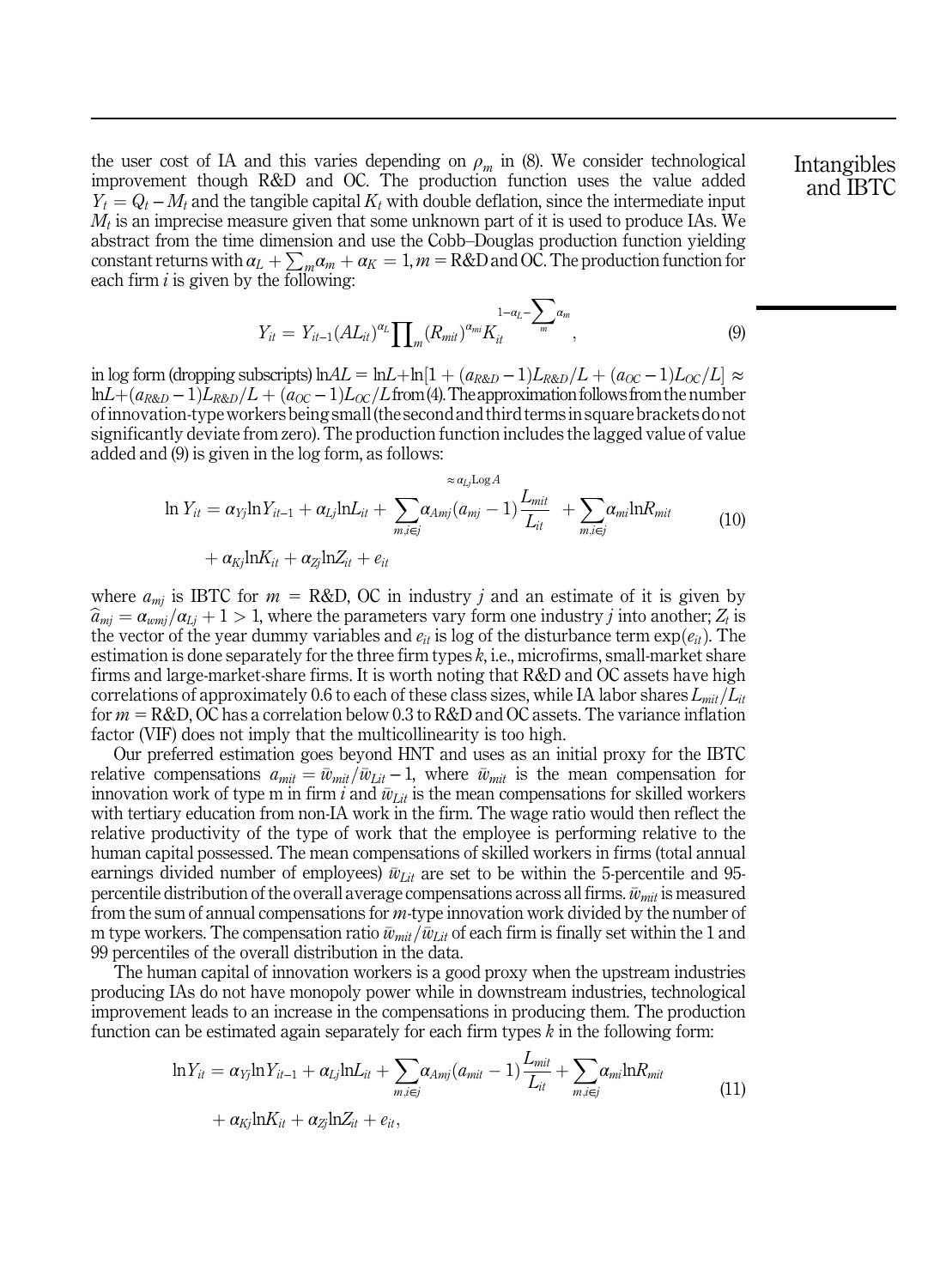where  $\alpha_{Amj}(a_{mit}-1) = \alpha_{Lj}(\hat{a}_{mit}-1)$  so that  $\hat{a}_{mit} = \alpha_{Amj}(a_{mit}-1)/\alpha_{Lj} + 1$ . Here,  $\partial \hat{a}_{mit}/\partial \alpha_{Amj} = (a_{mi}-1)/\alpha_{Lj}$ , whereas  $\partial \hat{a}_{mit}/\partial \alpha_{wmj} = 1/\alpha_{Lj}$  in (10). Thus, the quality of the innovation labor increases with relative compensations in the firm rather than by a fixed amount for all firms in (10). This depends on the relative median compensations  $a_{mit} = \bar{w}_{mit}/\bar{w}_{Lit}$ , while the output elasticity of labor  $\alpha_{Li}$  is more stable across industries. IBTC is, thus, firm- and time-varying.

The estimations are done separately for the three firm types, but cover knowledge spillovers from all types of firms in the industry (first term in brackets in (12)). The final estimation with knowledge spillovers also includes, as in (11), the wage ratio proxy  $a<sub>mit</sub>$  for IBTC (second term in brackets), as follows:

$$
\ln Y_{it} = \alpha_{Yj} \ln Y_{it-1} + \alpha_L \ln L_{it} + \sum_m \sum_k \alpha_{split,mk} \sum_{i \in k,j} \overline{L_{jkmt}} (\hat{a}_{mit} - 1) + + \alpha_{wjm} (a_{mit} - 1) \frac{L_{imt}}{L_{it}} + \sum_m \alpha_m R_{mit} + \alpha_K \ln K_{it} + \alpha_Z \ln Z_{it} + e_{it},
$$
\n(12)

IA knowledge spillover (first term in brackets) is aggregated intra-industry IBTC in an industry j and firm types k, where  $\hat{a}_{mit}$  is from estimation of (11). The aggregation uses as weights each firm's labor shares in each k category. These weights are thought to correspond to the knowledge flows to other firms; the larger the firm, the more potential there is for job switches and learning by doing. Our main interest here is the knowledge spillovers of intangibles of type m depending on firm size.

#### 4. Data and the measurement of IA

The linked employer–employee data in Finland from Statistics Finland cover all firms and their around 700,000 employees in years 1994–2014, where the employer is member of the Confederation of Finnish Industries. Dataset covers 60% of all private sector employees not working in trusts or foundations. The firms are divided into microfirms with less than ten employees (the share of microfirms is nearly 90%), firms with small market shares in the NACE-3 industries and firms with large market shares in the NACE-3 industries. The dividing line between small-market-share and large-marketshare firms is the median of market shares calculated as sales per total sales in NACE-3 industries. The median is 0.34% in manufacturing and 0.15% in services. The minimum number of firm-year observations in each industry-firm-size category is set to 100. The firms analyzed have both R&D and OC type work in the observation years. The sample size for the firm-year observations reduces to 34.1 thousand for microfirms, 22.5 thousand for small-market share firms and 38.9 thousand for large firms out of the original 1.36 million firm-year observations (also dropping the first recorded year of the firm as in the estimation sample). For small- and large-market-share firms, the coverage is  $14.5\%$  of all firms (59% for firms with R&D). The respective figure is 3.3% for micro firms (38% for firms with R&D).

IAs are measured from the labor costs of employees within selected occupations that are related to innovation-type work. Organizational assets accumulate through investments in management and marketing activities that build up organizational knowhow. R&D assets are accumulated through the technical activities of the firm and, thus, are broader than the measures based on the formal definition of R&D expenditures given in the Frascati Manual ([OECD, 2015\)](#page-17-0). The ISCO 2010 coding (ISCO-08, previous version from 2001) is comparable across European countries and is applied here, but it may fall short in evaluating the skill levels.

<span id="page-7-0"></span>JIC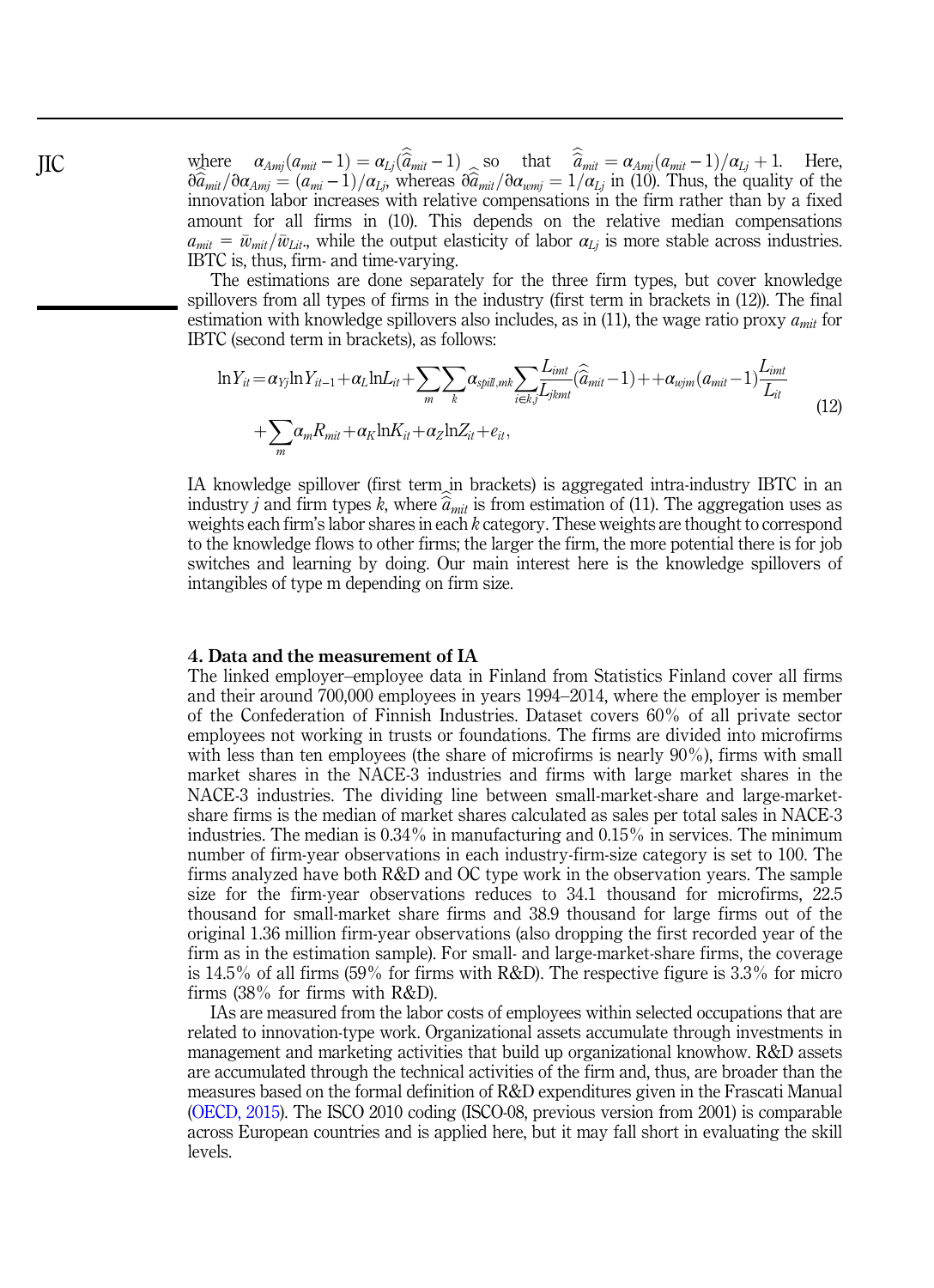[Appendix A](#page-18-0) provides a detailed description of the innovative work coding in IA work. Workers are additionally switched to being ICT workers (excluded here) in other IA occupations if their educational field (isced 2011) is computing, to being OC workers if their education field is social sciences and business and to being R&D workers if their educational field is technical. These shifts have minor effect on the relative share of R&D or ICT workers. The occupational classification is similar to the OECD study by [Squicciarini and Le Mouel](#page-18-0) [\(2012\),](#page-18-0) who use the US Occupational Information Network (O\*NET) data. Skilled workers do not spend all their working time on innovative purposes. The share of the work in IA related work dedicated to producing IA is assumed to be 25% for OC workers and 50% for R&D workers when using the broad definitions of occupation at the ISCO two-digit level, see Table A1 in [Appendix A](#page-18-0). The relatively low share of OC occupations of 25% is also supported by [Squicciarini and Le Mouel \(2012\),](#page-18-0) who argue that day-to-day and administrative activities that require general skills rather than IA work are common among management tasks. Second, we need information about the use of other factor inputs in the production of internal IA, i.e., tangibles and intermediates.

Finally, R&D includes not only R&D investment evaluated based on the innovative work but also purchased R&D, as reported in the annual R&D surveys on over 2000 thousand firms. In the survey, half of firms have 250 employees or more with full coverage and rest is a sample of SMEs. [Piekkola and Rahko \(2019\)](#page-17-0) shows that R&D defined in this way has in their sample high coverage of over 80% of firms, while survey R&D is reported only in 24% service firms and 44% manufacturing firms.

The EU Innodrive 2008–2011 seventh framework project (FP7), which is in line with [OECD \(2010\)](#page-17-0), provides the measurement method for internal IA. The first task as described above is to identify the IA labor input from the related occupations. The second task is to evaluate the work-time share spent on innovative work that affects the future. The third task is the measurement of overheads. Intermediate and capital costs are also incurred in the production of IC goods in each industry. The intermediate input and tangible capital expenditures per unit of the innovation-type labor cost in business services (NACE M69–70, 73–74) forms the factor multiplier for OC; R&D apply the respective shares from R&D service industry (NACE M72), and ICT those from information and communication industry (NACE J62-J63) for ICT not used here (see Table A1 in the [Appendix A](#page-18-0). Business services are most intensive in IAs. The share of persons employed for professional, scientific and technical activities and ICT services of the total workforce in the EU area in 2012 was approximately 9–10% in 2000–2015. This is approximately 60% of the IA work share here, which is 14.5% when including ICT work. Business services can be considered as upstream industries providing a major part of the purchased IA to other industries  $(P_K^R \overline{R}_{burchased}^Y$  in (1')). Real expenditure-based investments of type IC = OC, R&D are as follows:

$$
P_{jt}^{N} N_{it}^{IC} \equiv A^{IC} W_{it}^{IC},\tag{13}
$$

where  $W_{it}^{IC}$  represents the labor costs of IC workers in firm i multiplied by the combined multiplier  $A^{IC}$  (the product of the share of work effort devoted to IC production and the factor multiplier from Table A1 in [Appendix A](#page-18-0)). The factor multiplier is the intermediate and capital costs of one unit of innovative work set to represent the entire EU27 area. The combined multiplier  $A^z$  is 1.8 in OC wage expenses and 1.6 in R&D wage expenses; see Table A1 in the [Appendix A](#page-18-0).

The share of IA work for all employees in Finland is 5.1% for OC and 9.0% for R&D [\[3\]](#page-15-0). The share of OC and R&D workers differs from [Piekkola \(2016\)](#page-17-0) given that functional occupation categories used in the study are more precise for R&D work. The 3.5 times higher sample size of 119.5 thousand observations than in [Piekkola \(2016\).](#page-17-0) This gives better account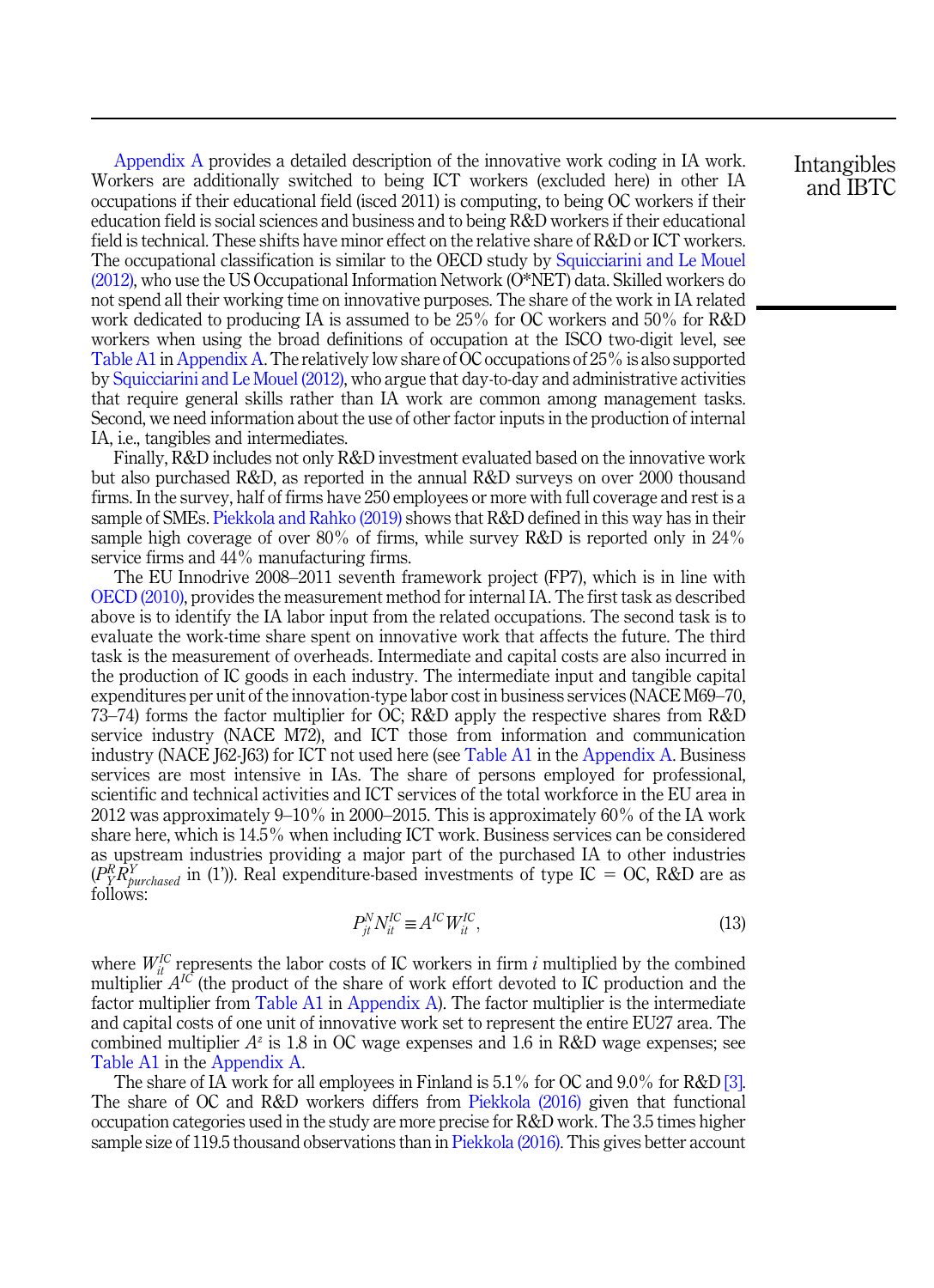for the role of organizational capital and coverage of small-market-share firms. A fairly large share of organizational work is also suggested by [Squicciarini and Le Mouel \(2012\);](#page-18-0) they also analyze ICT and OC work together. In what follows, the employment figures exclude IA work. [Schankerman \(1981\)](#page-18-0) and [Hall and Mairesse \(1995\),](#page-16-0) among others, have shown that the estimated output elasticity of R&D is downward biased if one does not correct for double counting.

The output elasticities of IAs are likely to vary depending on how the IBTC and knowledge spillovers enter the production function. It is also of considerable interest to assess whether expenditures of IAs measure their performance well. Our first Table 1 is a summary including performance-based values of IAs, where the method is described in [Appendix B](#page-20-0) and the estimation follows (11). The idea is to compare the production function output elasticity of an intangible asset to the value added share of its user cost so that higher output elasticities increases the performance-based value.

The total 119.5 thousand observations cover 6,089 micro firms (with 6.2 observations per firm), 3,665 small-market-share firms (with average 7.2 observations per firm) and 6,079 large-market-share firms (with average 9.1 observation per year). The median value added is 69 (average 96) thousand 2010  $\in$  per employee, which includes the user cost of IA capital in all estimations (with the rental value of 4%. The number of employees has a mean value of 110 and a median value of 71. Tangible capital stock is drawn from gross fixed capital formation, i.e., equipment, property, and construction, reflecting its use in IA services that produce the same type of IA for sale as the firms can produce internally. The average value 173 thousand

| Variable                                          | Mean      | Q1       | Median    | Q <sub>3</sub> | SD      | Obs. 0/Share<br>$\frac{0}{0}$ |
|---------------------------------------------------|-----------|----------|-----------|----------------|---------|-------------------------------|
| Value added per employee                          | 95.7      | 48.9     | 69.1      | 103.0          | 161.0   | 119531.0                      |
| Productivity growth                               | $-0.0136$ | $-0.167$ | $-0.0145$ | 0.141          | 0.459   | 100.0                         |
| R&D/L                                             | 35.4      | 8.39     | 18.8      | 40.3           | 74.1    | 100.0                         |
| R&D/L micro firms                                 | 46.1      | 14.1     | 28.4      | 57.2           | 82.6    | 28.5                          |
| R&D/L micro firms, performance                    | 37.5      | 9.62     | 20.6      | 41.8           | 60.7    | 28.5                          |
| R&D/L small-market-share firms                    | 35.3      | 8.36     | 17.2      | 39.1           | 51.0    | 18.8                          |
| R&D/L small-market-share f.,<br>performance       | 21.8      | 5.39     | 11.9      | 26.0           | 30.7    | 18.8                          |
| R&D/L large-market-share firms                    | 33.4      | 6.63     | 16.6      | 36.6           | 87.5    | 32.6                          |
| R&D/L large-market-share f.                       | 29.3      | 3.75     | 10.9      | 27.7           | 85.2    | 32.6                          |
| performance<br>OCL                                |           |          |           |                |         |                               |
| OC/L micro firms                                  | 10.6      | 3.0      | 6.0       | 12.8           | 13.0    | 100.0                         |
|                                                   | 10.4      | 2.72     | 5.57      | 12.4           | 14.1    | 24.4                          |
| OC/L micro firms performance                      | 17.8      | 3.64     | 7.96      | 16.8           | 44.7    | 24.4                          |
| OC/L small-market-share firms                     | 9.67      | 2.46     | 5.15      | 12.0           | 11.5    | 19.5                          |
| OC/L small-market-share f.,                       | 6.67      | 0.903    | 3.17      | 7.65           | 16.0    | 19.5                          |
| performance                                       |           |          |           |                |         |                               |
| OC/L large-market-share firms                     | 11.1      | 3.09     | 6.27      | 13.5           | 13.3    | 34.7                          |
| OC/L large-market-share f.s.<br>performance       | 10.7      | 1.76     | 4.5       | 10.6           | 25.3    | 34.7                          |
| Employment                                        | 110.0     | 14.0     | 30.0      | 71.0           | 483.0   | 100.0                         |
| Employment no IA workers                          | 95.3      | 11.5     | 25.8      | 61.8           | 418.0   | 100.0                         |
| Tangible capital/L                                | 173.0     | 14.0     | 32.4      | 85.3           | 1,267.0 | 90.2                          |
| Export/L                                          | 66.2      | 1.12     | 13.7      | 69.5           | 195.0   | 31.2                          |
| Import/L                                          | 103.0     | 1.58     | 18.8      | 87.4           | 362.0   | 38.9                          |
| Market share                                      | 0.0194    | 0.000872 | 0.00289   | 0.0108         | 0.0621  | 99.6                          |
| <b>Note(s):</b> In thousand \$2010, $f = f$ firms |           |          |           |                |         |                               |

<span id="page-9-0"></span>JIC

Table 1. Summary table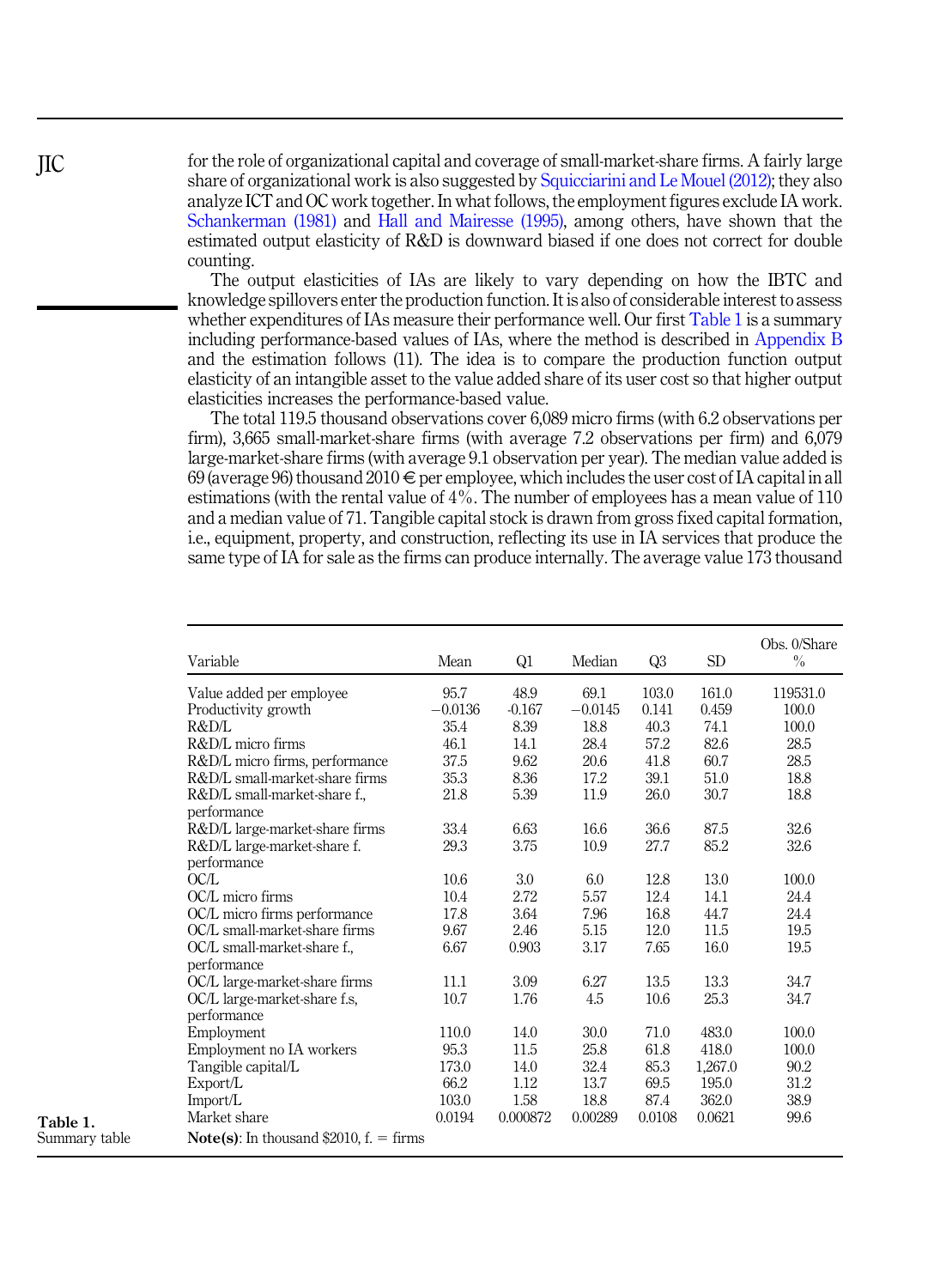<span id="page-10-0"></span> $2010 \in \text{per}$  employee is four times to the sum of OC and R&D per employee, while the median value 34 thousand 2010  $\epsilon$  is only 30% higher than median value of IA stock 25 thousand 2010  $\epsilon$ . The average productivity growth (logarithmic difference of value added per employee) has been close to zero over the period.

The median R&D stock is 18.8 thousand (average 35.4 thousand)  $2010 \in \text{per employee}$ , but only 36% of the firm observations have formal R&D. The median OC stock is 6 thousand (average 10.6 thousand) 2010  $\epsilon$  per employee due to lower depreciation. The organizational capital and ICT investments are the largest subcategories of intangible investment in many other studies [\(Van Ark](#page-18-0) et al., 2009; [Bloom and Van Reenen, 2010](#page-16-0); [Piekkola, 2016\)](#page-17-0) but the depreciation of R&D (15%) is lower than that of OC (20–25%).

From [Table 1](#page-9-0), the performance-based values are generally 20% lower than the expenditure-based ones, but this can be explained by the estimations including the lagged value of the log value added so that the long-term effects are higher. The long-term multiplier is approximately 2, which would imply that performance-based values are higher in long run. The expenditure-based estimates are found to be rather good approximations. They reflect the true value of total IAs and are lower than the performance-based values in long term. Given the higher long-term effect expenditures do not appear to exceed the gains so that intangible are used in an efficient way.

#### 5. Estimation results

We keep the estimations simple by using OLS. Productivity shocks are controlled for by including tangible capital and its lagged value in the production function. All estimations include year dummies to control for cyclical effects. The firm-level estimation includes four explanatory variables related to IAs, lagged value added, present and lagged tangible capital; the latter is to control for productivity shocks. [Table 2](#page-11-0) shows the median NACE-3 industryspecific IBTC both using the preferred (11) and HNT formulation (10). The 25 and  $75\%$ percentiles of the overall distribution shown in the table are calculated by letting  $\alpha_{wmi}$  in (10) and  $\alpha_{Ami}$  in (11) vary at the median employment coefficients  $\alpha_{Li}$ . The employment coefficient is in general rather stable. The median values are approximately 20% lower than the average values and are used in the calculations of  $\hat{a}_{mit}$  in (11) and  $\hat{a}_{mit}$  in (10).

[Table 2](#page-11-0) shows that the median compensations of R&D and OC work exceed the median compensations of skilled workers by approximately 24–27% in large-marketshare firms and fairly little by approximately 10% in micro and small-market-share firms. Finally, we have reported the short-term effects, while the long-term effects are twice as high.

The median value of R&D-IBTC from the preferred method (11) in large-market-share firms is 1.86, which says that R&D workers increase productivity 86% more than other workers. The HNT formulation (10) yields an even higher median value of 178%. There is indeed large heterogeneity across firms, which is also due to the limited number of observations in some industries. The median productivity improvement generated by R&D is the lowest, i.e., 17%, in small-market-share firms in the preferred method. In microfirms, the median productivity advantage is 59% with the preferred method.

The median OC-IBTC values are much higher for the preferred method, as follows: 219% for large-market-share firms and approximately 150% for micro and small-market-share firms. The figures would be fairly similar using the HNT formulation (10). The largest productivity improvement, hence, rises from high-market-share firms for both R&D-IBTC and OC-IBTC. In the structural capital, management and marketing work has greater positive effect on IBTC than R&D work.

The results are qualitatively similar to [Ilmakunnas and Piekkola \(2014\)](#page-17-0) who explained TFP and found organizational work to improve productivity by approximately 46%, while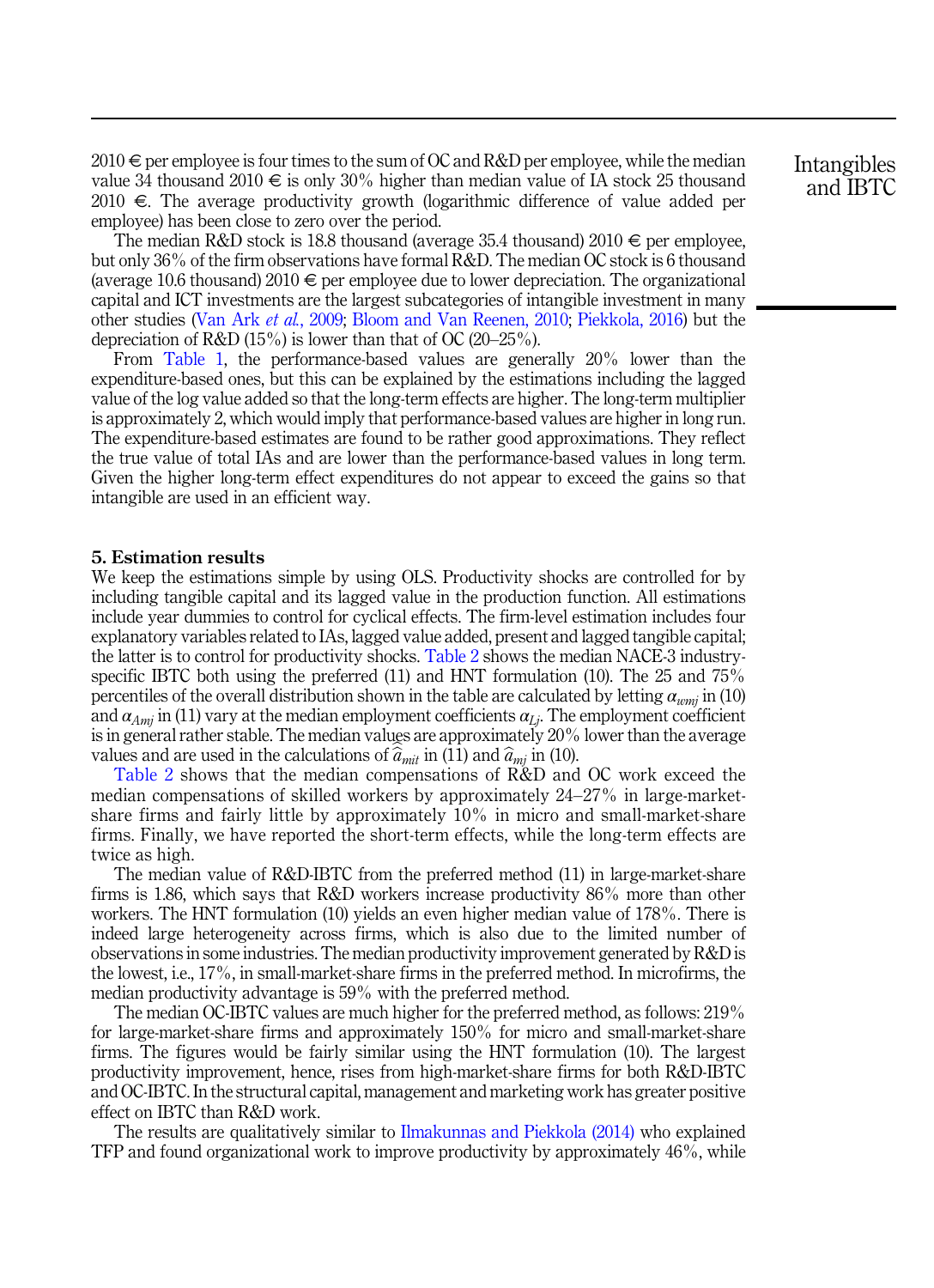<span id="page-11-0"></span>

| JIC                                                                                              |                                                                                                                                                                                                                                                                                                                                                             | Microfirms $<$ 10<br>employees | Small-market-share<br>firms | High-market-share<br>firms |  |
|--------------------------------------------------------------------------------------------------|-------------------------------------------------------------------------------------------------------------------------------------------------------------------------------------------------------------------------------------------------------------------------------------------------------------------------------------------------------------|--------------------------------|-----------------------------|----------------------------|--|
|                                                                                                  |                                                                                                                                                                                                                                                                                                                                                             |                                | R&D                         |                            |  |
|                                                                                                  | Compensation ratio $\bar{w}_{R\&Dit}/\bar{w}_{Lit}$                                                                                                                                                                                                                                                                                                         | 1.15                           | 1.06                        | 1.24                       |  |
|                                                                                                  | $R&D-BTC$ (eq. 11)                                                                                                                                                                                                                                                                                                                                          | 1.59                           | 1.17                        | 1.86                       |  |
|                                                                                                  | P <sub>25</sub> -P <sub>75</sub> range                                                                                                                                                                                                                                                                                                                      | $1.15 - 1.96$                  | $0.74 - 1.79$               | $0.89 - 3.5$               |  |
|                                                                                                  | $R&D-BTC$ (eq. 10)                                                                                                                                                                                                                                                                                                                                          | 2.38                           | 2.23                        | 2.78                       |  |
|                                                                                                  | Long-term multiplier                                                                                                                                                                                                                                                                                                                                        | 2.06                           | 1.90                        | 2.14                       |  |
|                                                                                                  |                                                                                                                                                                                                                                                                                                                                                             |                                | $\alpha$                    |                            |  |
| Table 2.<br>Labor-augmenting<br>technical change from<br>production function<br>estimates at the | Compensation ratio $\bar{w}_{O\tilde{G}t}/\bar{w}_{Lit}$                                                                                                                                                                                                                                                                                                    | 1.09                           | 1.11                        | 1.27                       |  |
|                                                                                                  | OC-IBTC                                                                                                                                                                                                                                                                                                                                                     | 2.53                           | 2.43                        | 3.19                       |  |
|                                                                                                  | P <sub>25</sub> -P <sub>75</sub> range                                                                                                                                                                                                                                                                                                                      | 1.03–3.22                      | $0.61 - 3.94$               | $1.02 - 5.39$              |  |
|                                                                                                  | $OC-BTC$ (eq.10)                                                                                                                                                                                                                                                                                                                                            | 2.09                           | 2.2                         | 3.63                       |  |
|                                                                                                  | Long-term multiplier $(eq.11)$                                                                                                                                                                                                                                                                                                                              | 2.11                           | 1.88                        | 2.19                       |  |
|                                                                                                  | <b>Note(s):</b> The table shows the median technical change. The P25-P75 range shows technical range at the<br>percentiles of 25 and 75% of the overall distribution, calculated at the median employment coefficients. The<br>long-term multiplier for the reported short-term effects is $1/(1-aY)$ from (11), where $\alpha Y$ is the coefficient of the |                                |                             |                            |  |

lagged value added

firm level

Table 3. Output elasticity estimates at the firm level

 $R&D$  had a significant negative effect of  $-0.15\%$  (using OLS; in the comparison the total factor productivity effect must be divided by the labor share of value added). It can be seen that IA work causes significant technological improvement. Table 3 shows the more stable output elasticities of R&D and OC in the estimations of (11) and (10).

The output elasticities for  $R&D$  are around  $5\%$ , but HNT method (10) yields a lower output elasticity of 2% for small and large-market share firms. This suggests that output elasticity may be biased downwards with HNT. The output elasticities are approximately the same for OC, irrespective of the estimation method being approximately 5% for microfirms and approximately 3% for other firms and with higher output elasticity. Given that R&D is threetimes higher than OC, it is more relevant in explaining productivity.

[Table 4](#page-12-0) shows with the preferred method (11) the OLS estimation results explaining the average IBTC by  $\hat{a}_{mit}$  at the NACE-3 industry level j and year t and separately for small- and large-market-share firms. The IBTC through shifts in  $L<sub>mit</sub>/L<sub>it</sub>$  is left out because of its obvious correlation with IC, which is used as explaining variable, among others. The average  $\hat{a}_{mit}$  is

|                                      | Microfirms $<$ 10<br>employees | Low-market share<br>firms | High-market share<br>firms |
|--------------------------------------|--------------------------------|---------------------------|----------------------------|
|                                      |                                | R&D                       |                            |
| Output elasticity of R&D (eq.<br>11) | 0.06                           | 0.05                      | 0.04                       |
| Standard deviation                   | 0.10                           | 0.07                      | 0.13                       |
| Output elasticity of R&D (eq.<br>10) | 0.06                           | 0.02                      | 0.02                       |
| Standard deviation                   | 0.29                           | 0.06<br>OC                | 0.14                       |
| Output elasticity of $OC$ (eq. 11)   | 0.054                          | 0.032                     | 0.035                      |
| Standard deviation                   | 0.11                           | 0.083                     | 0.112                      |
| Output elasticity of $OC$ (eq. 10)   | 0.051                          | 0.032                     | 0.023                      |
| Standard deviation                   | 0.22                           | 0.103                     | 0.146                      |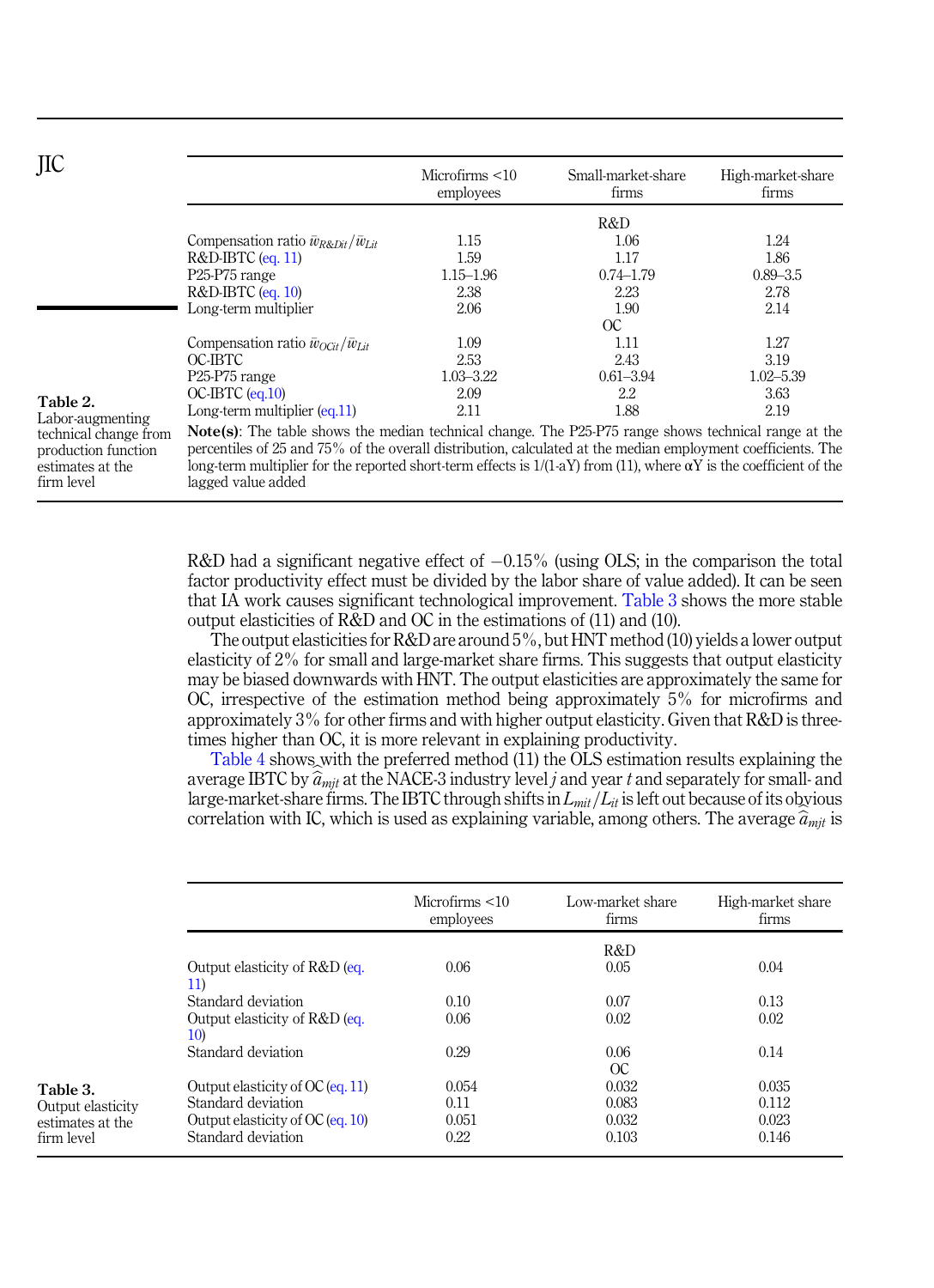<span id="page-12-0"></span>

|                                                                                                                                                                                                                      | All firms                      | R&D-IBTC<br>Large-market-share<br>firms | All firms                      | OC-IBTC<br>Large-market-share<br>firms | Intangibles<br>and IBTC                      |
|----------------------------------------------------------------------------------------------------------------------------------------------------------------------------------------------------------------------|--------------------------------|-----------------------------------------|--------------------------------|----------------------------------------|----------------------------------------------|
| R&D asset per employee                                                                                                                                                                                               | 13.630*                        | 24.702**                                | $-6.540*$                      | $-10.640**$                            |                                              |
| R&D asset per employee<br>squared                                                                                                                                                                                    | (5.653)<br>$-0.714*$           | (7.731)<br>$-1.235**$                   | (3.004)<br>$0.328*$            | (3.947)<br>$0.488*$                    |                                              |
| OC asset per employee                                                                                                                                                                                                | (0.282)<br>$-0.616$            | (0.391)<br>$-0.158$                     | (0.150)<br>$-0.624$            | (0.200)<br>$-0.849*$                   |                                              |
| Export per employee                                                                                                                                                                                                  | (0.545)<br>$-0.473$<br>(0.440) | (0.866)<br>$-1.814***$<br>(0.532)       | (0.329)<br>0.679               | (0.353)<br>0.938***<br>(0.197)         |                                              |
| Import per employee                                                                                                                                                                                                  | $0.818*$<br>(0.416)            | $1.910***$<br>(0.540)                   | (0.351)<br>$-0.662$<br>(0.371) | $-0.897***$<br>(0.213)                 |                                              |
| Tangible capital per employee                                                                                                                                                                                        | 0.263<br>(0.688)               | $-0.526$<br>(1.267)                     | 0.025<br>(0.303)               | 1.291**<br>(0.417)                     |                                              |
| Small-market-share firm                                                                                                                                                                                              | 3.439<br>(1.789)               |                                         | 1.308<br>(0.862)               |                                        |                                              |
| Large-market-share firm                                                                                                                                                                                              | 3.533<br>(1.860)               |                                         | $-2.404*$<br>(1.033)           |                                        | Table 4.                                     |
| <b>Observations</b><br>R squared                                                                                                                                                                                     | 2,230<br>0.249                 | 2,230<br>0.230                          | 1,222<br>0.369                 | 1,222<br>0.416                         | IBTC related to the<br>quality of innovation |
| <b>Note(s)</b> : All except the dummy variables are in logs. Dummies cover 33 NACE 2-digit industries, 18 NACE-3<br>regions and years. <i>b</i> -values: * <i>b</i> < 0.05, ** <i>b</i> < 0.01, *** <i>b</i> < 0.001 |                                |                                         |                                |                                        | workers and IA at the<br>industry level      |

referred to as IBTC related to the quality of innovation workers. All variables in the OLS estimations, except the dummies, are per non-IA employee and are in logs. Following (11), the technical change may also vary in each firm over time, as reflected by compensations on innovative work.

The first two columns explain R&D-IBTC and the next two columns explain OC-IBTC. The estimation results are shown separately for the full sample and for large-market-share firms. The estimations for the small-market share firms did not work equally well due to higher heterogeneity and are not reported. Both in large firms and all firms, the R&D-IBTCs are positively related to the R&D intensity. OC-IBTC is instead nonsignificantly or negatively related to the OC intensity. OC improves productivity in a way that is not related to the creation of new commercialized OC products and services that are marketable.

Internationalization and, hence, trade has been shown in the literature to increase the innovation input in the form of R&D, which may help to generate new product innovations, see [Keller and Shiue \(2008\)](#page-17-0), [Piekkola and Rahko \(2019\).](#page-17-0) It can be seen that export intensity promotes OC -IBTC, while import intensity relates positively to R&D-IBTC. One possible explanation is that R&D intensity and its square are correlated with export intensity, while import intensity brings additional information for the factor inputs used, e.g., in process innovations. The opposite holds for OC-IBTC; it is export intensity that increases the likelihood of OC-IBTC.

In [Table 5,](#page-13-0) the NACE 3-digit level knowledge spillovers are from the estimation of (12). Spillovers are from the aggregation of the firm-level quality of R&D and OC workers  $\sum_{m,i\in j}(\widehat{a}_{mit}-1)L_{mit}/L_{jt}$  in each industry j and the firm-type group m category. The firm weight is its average labor share of the total employment over time. The explanatory variables include the initial estimate of m type IBTC  $\sum_{m,i\in j} (a_{mit} - 1)(L_{mit}/L_{it})$  as done in (11), see (12). [Table 5](#page-13-0) shows the estimation results.

Small-market-share firms generate the largest spillovers that spread to all firm types. The second observation is that R&D knowledge spillovers are more important than those by OC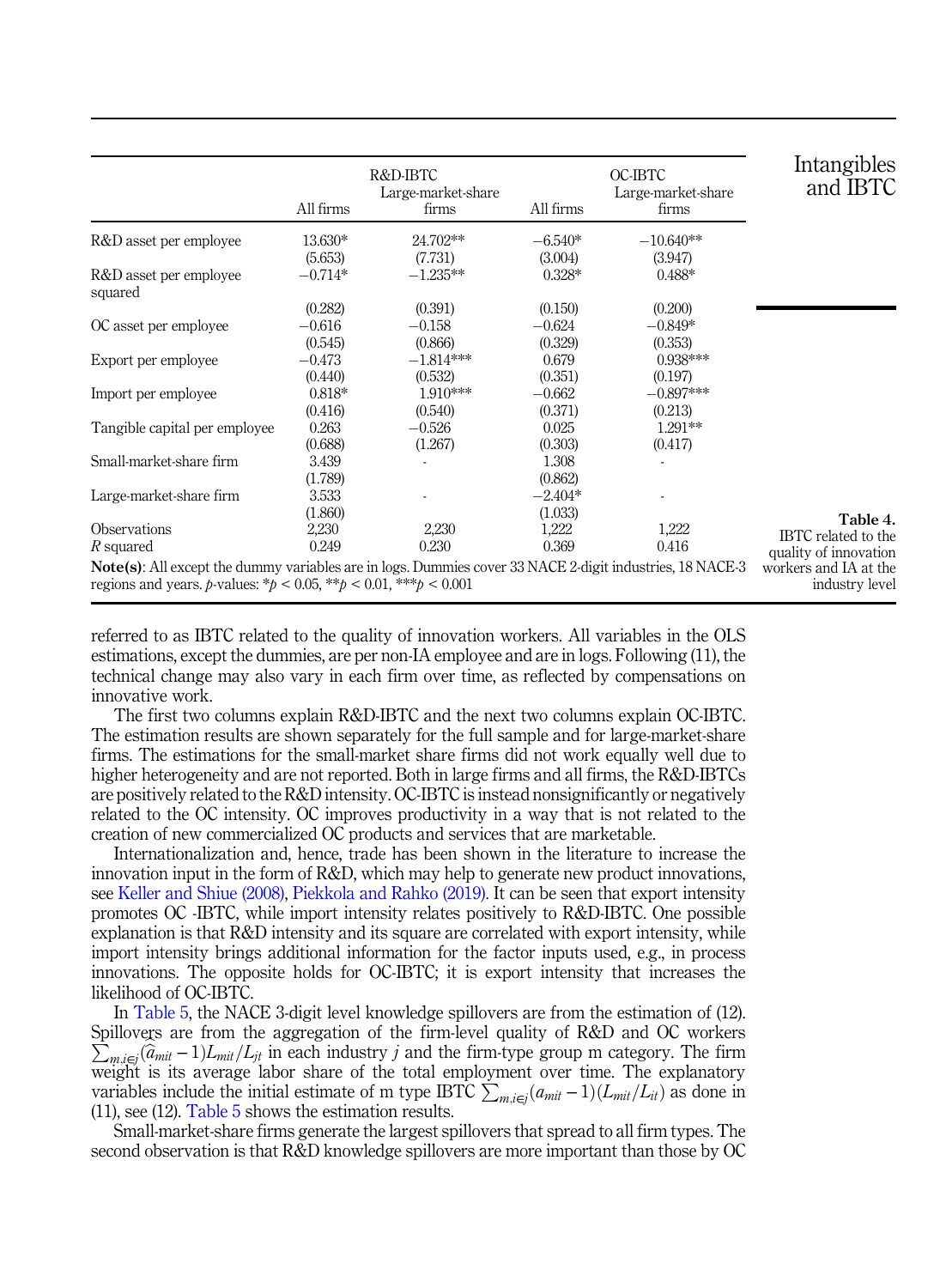|        |                          | Micro firms <10 employees                                                                                                          | Small-market share firms | High-market share firms  |
|--------|--------------------------|------------------------------------------------------------------------------------------------------------------------------------|--------------------------|--------------------------|
|        | VA/L lagged              | 0.6316***                                                                                                                          | 0.5660***                | $0.6572***$              |
|        |                          | (0.0014)                                                                                                                           | (0.0051)                 | (0.0051)                 |
|        | Employee no IA           | 0.3289***                                                                                                                          | 0.3467***                | 0.2858***                |
|        |                          | (0.0014)                                                                                                                           | (0.0053)                 | (0.0049)                 |
|        | R&D knowledge spillover  |                                                                                                                                    |                          |                          |
|        | Micro firms              | $-0.5790***$                                                                                                                       | $-0.9183**$              | $-1.1684***$             |
|        |                          | (0.0157)                                                                                                                           | (0.3216)                 | (0.1473)                 |
|        | Small-market-share firms | 1.4078***                                                                                                                          | 2.0431***                | 1.3127***                |
|        |                          | (0.0379)                                                                                                                           | (0.1225)                 | (0.0795)                 |
|        | Large-market-share firms | $0.0164***$                                                                                                                        | $-0.0054**$              | $0.0051***$              |
|        |                          | (0.0014)                                                                                                                           | (0.0018)                 | (0.0012)                 |
|        | OC knowledge spillover   |                                                                                                                                    |                          |                          |
|        | Micro firms              | $-0.0862***$                                                                                                                       | 1.0931*                  | 0.0157                   |
|        |                          | (0.0106)                                                                                                                           | (0.4732)                 | (0.0707)                 |
|        | Small-market-share firms | 0.9664***                                                                                                                          | 0.5989***                | 0.5369***                |
|        |                          | (0.0439)                                                                                                                           | (0.0955)                 | (0.0884)                 |
|        | Large-market-share firms | $0.0745***$                                                                                                                        | $-0.0709***$             | $0.0483***$              |
|        |                          | (0.0054)                                                                                                                           | (0.0147)                 | (0.0105)                 |
|        | Initial R&D-IBTC         | $0.1063***$                                                                                                                        | $0.3464***$              | 0.3077***                |
|        |                          | (0.0047)                                                                                                                           | (0.0201)                 | (0.0286)                 |
|        | Initial OC-IBTC          | $0.2104***$                                                                                                                        | 0.7328***                | 0.6793***                |
|        |                          | (0.0073)                                                                                                                           | (0.0368)                 | (0.0274)                 |
|        | R&D asset                | $0.0183***$                                                                                                                        | $0.0155***$              | $0.0116***$              |
|        |                          | (0.0001)                                                                                                                           | (0.0002)                 | (0.0003)                 |
|        | OC asset                 | $0.0151***$                                                                                                                        | $0.0088***$              | $0.0137***$              |
|        |                          | (0.0001)                                                                                                                           | (0.0003)                 | (0.0004)                 |
|        | K/L                      | $0.0173***$                                                                                                                        | $0.0165***$              | $0.0208***$              |
|        |                          |                                                                                                                                    | (0.0008)                 |                          |
|        |                          | (0.0002)<br>$-0.0082***$                                                                                                           | $-0.0107***$             | (0.0010)<br>$-0.0137***$ |
|        | K/L lagged               |                                                                                                                                    |                          |                          |
|        |                          | (0.0002)                                                                                                                           | (0.0008)                 | (0.0010)                 |
|        | Long-term multiplier     | 2.71                                                                                                                               | 2.3                      | 2.92                     |
|        | Observations             | 1,146,978                                                                                                                          | 106880                   | 101581                   |
| ble 5. | $R$ squared              | 0.825                                                                                                                              | 0.779                    | 0.909                    |
|        |                          | or productivity and $\Delta$ Note(s): All except dummy variables are in logs. Dummies cover 33 NACE 2-digit industries regions and |                          |                          |

# <span id="page-13-0"></span>JIC

Tab

Labor productivity and knowledge spillovers

Note(s): All except dummy variables are in logs. Dummies cover 33 NACE 2-digit industries, regions and years. *p*-values:  $* p < 0.05$ ,  $* p < 0.01$ ,  $* p < 0.001$ 

knowledge spillovers. [Rosenbusch](#page-17-0) *et al.*  $(2011)$ , in contrast, find that in SMEs, internal innovations are more important than external ones so that knowledge spillovers are unlikely to be explained by external IAs. On the other hand, [Mansfield](#page-17-0) *et al.* (1981) find that the ratio of imitation costs to that of innovation costs can be, on average, as high as 0.65 and that the average ratio of the imitation time to the innovation time is 0.7. The likely important source of knowledge spillovers is then the learning by doing, i.e., by job switches to and networking with other SMEs. The output elasticities of OC and R&D are only approximately 1%, while they were earlier in [Table 3](#page-11-0) in the range of 3–6%. This suggests that part of the marketable IA assets are actually created by intra-industry knowledge spillovers.

The spillovers emanating from large-market-share firms are much lower or even create negative productivity effects for small-market-share firms. If the latter are more often followers, this may give evidence for [Haskel and Westlake \(2017\)](#page-16-0) suggesting a widening gap of intangible investment between leader and laggard firms. Large-market firms exploit new IAs that are not directly useable for small-market-share firms.

# 6. Conclusion

This paper uses methodology that is implementable at firm-level and offers way to link personnel reporting to intangible assets. This paper also integrates the non-rival nature of IAs by incorporating in IA analysis technology improvement through IBTC (innovation labor-biased technical change). This is in conformity with the broad nature of IAs measured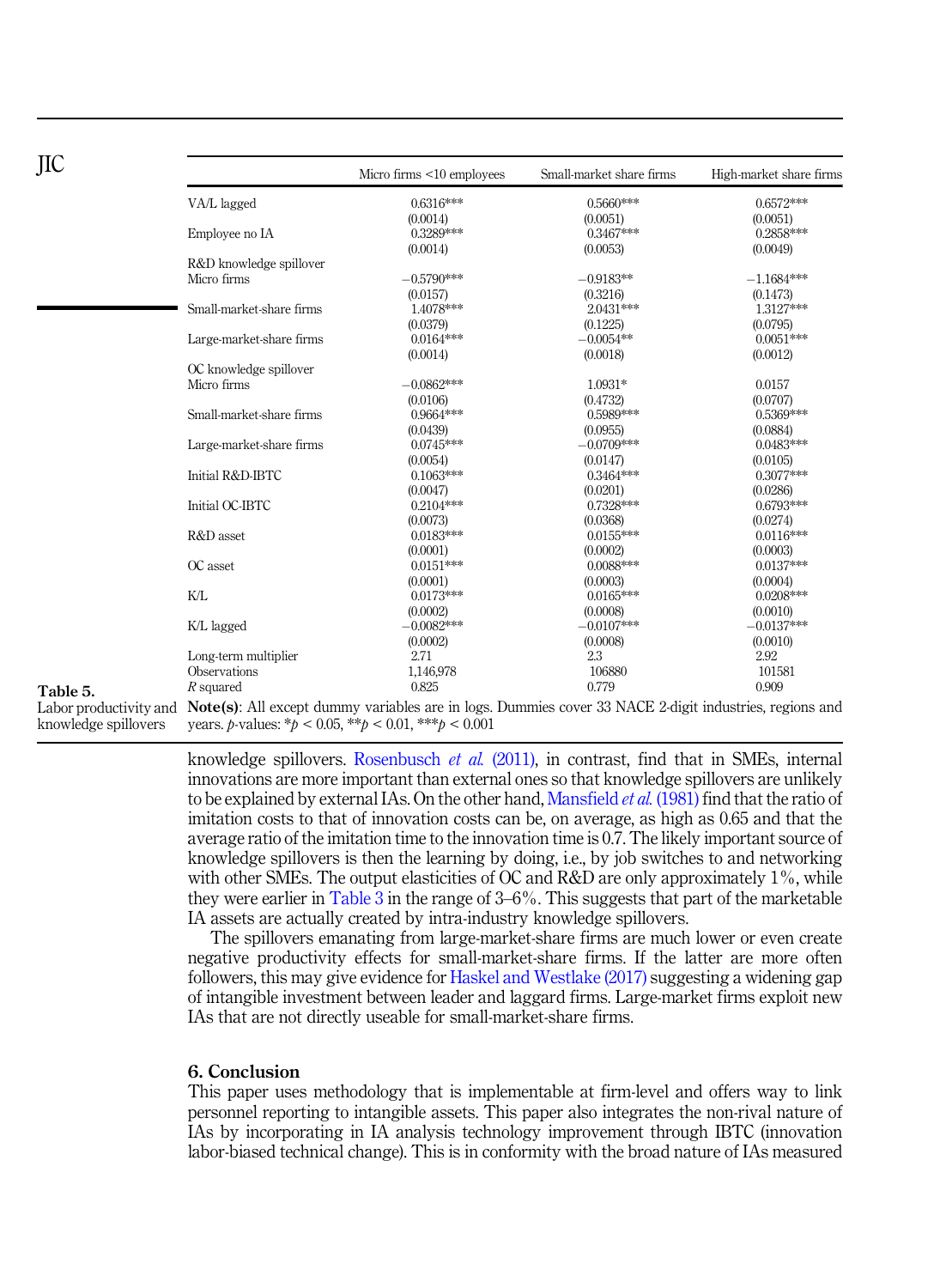from IA type work and analysis fit with the large samples not relying on survey data. The significant value of IAs is supported by the performance-based estimation, which shows that the assumed expenditures in OC (management and marketing) and R&D investment evaluated from the related innovation work are likely less than that the gains in performance in the long term.

This paper shows that R&D capital stock is approximately three times higher than OC capital stock and enhances R&D-IBTC. OC-IBTC is in turn stronger than R&D-IBTC. Quality aspect of OC work are important as OC-IBTC is at least double to that generated by R&D labor. Especially large-market-share firms need qualified OC-type work, like in the adoption of new innovations. These results can explain why  $\widehat{An}$  $\widehat{An}$  $\widehat{An}$  Higón, Gómez, and Vargas (2017) find human capital to be considerably more important in explaining TFP than R&D. Analogous to [F-Jard](#page-16-0)o[n and Martos \(2009\)](#page-16-0), human capital complements OC and related OC-IBTC, while may have more restricted role in explaining directly TFP.

What is surprising is that OC's role in improving productivity was the largest in largemarket-share firms. [St-Pierre and Audet \(2011\)](#page-18-0) instead argued that SMEs, in particular, pay attention to the quality of their employees and their relationships with customers. This finding supports a quality adjusted resources-based view to explain differences in performance by OC-IBTC. Tacit knowledge in OC-IBTC can be unique in building up, thus not easy to repeat or imitate, or the causal relation for success is accidental and hard to identify [\(Barney, 1991\)](#page-15-0). The causal ambiguity can also relate to the productivity improvement being built on the experience of newly recruited managers in previous job engagements. These findings increase ambiguity in measuring the benefits of OC by mere resources devoted to it.

Findings also confirm national-level analysis of [Hervas-Oliver and Dalmau-Porta \(2007\)](#page-17-0) that technological aspects and government business policies are the main factors in sustaining high levels of national IC and hence structural capital that relies on R&D and OC in particular. The results can thus aid policymakers to emphasize the importance of investment in renewal (technology) and process capital (business policy).

Technology also spreads unintentionally, as found here at the NACE 3-digit industry level, where R&D knowledge spillovers play the most important role. These findings are especially important for public policy point of view as markets themselves may not be able to internalize these benefits from technological change. The effects are strongest for knowledge spillovers generated by SMEs (i.e., for firms with low-market power but excluding micro firms). However, SMEs do not appear to be able to benefit from the knowledge flows from leaders, such as large-market-share firms. This gives a clear indication for public policy to support interlinkages of SMEs so that the knowledge spillovers are internalized. Second, these networks also increase the independent role of SMEs as large-market share firm do not share all their knowledge with SMEs.

Giant firms, such as Google, Apple and Microsoft, are global players that have competitive advantages in OC type IBTC needed in large firms and may better internalize knowledge spillovers, also through the large recruitment of innovation-oriented staff. This also opens a broader view on how a competition policy should be followed at the national level or at a more aggregate level, as in the EU. Digitalization appears not to boost all the innovation investments unless the giants are close competitors. On the other hand, large-market-share firms benefit from the presence of SMEs and have the largest spillovers from R&D type IBTC among SMEs. Supporting the formation of SME clusters is hence an indirect way to improve the competitive position of large-market-share firms.

We also studied the limited number of microfirms with less than ten employees, where the share of firms with R&D and OC-type labor of all microfirms is just 3%. For these firms, the amount of IA per employee is not less than that for larger firms. It is important to identify entrepreneurial start-ups characterized by a high rate of new knowledge formation in this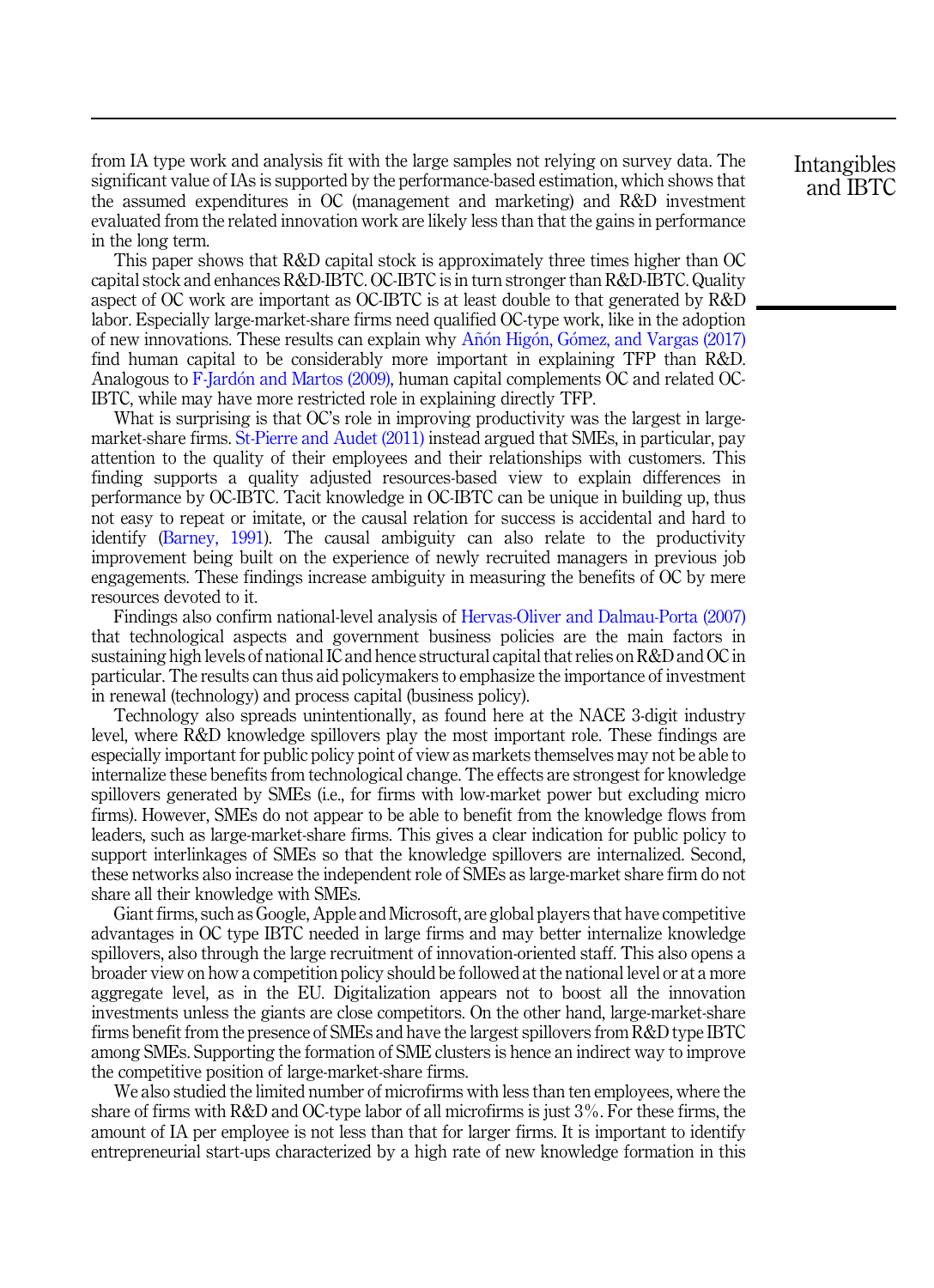<span id="page-15-0"></span>heterogeneous group of firms. The clear difference to large firms is that micro firms create little knowledge spillovers among themselves or to other firms.

Earlier literature, like overview of [Petty and Guthrie \(2000\)](#page-17-0), has relatively little to say about IA as part of sustainable growth. It has also stayed unclear whether firms are willing to invest in IC in order to better predict their future performance or do this in order to brand themselves as innovators. This paper is based on hard basic facts on employee's position in the firm, compensations and educational background rather than on branding intentions. Analysis fits well personnel reporting for intellectual capital evaluation.

# **Notes**

- 1. Organizational innovation is defined as the implementation of a new organizational method in the firm's business practices, workplace organization or external relations. Marketing innovation is defined as the implementation of a new marketing method that involves significant changes in product design or packaging, product placement, product promotion or pricing.
- 2. The recent estimates of depreciation are from a survey by Awano et al. (2010).
- 3. One measure of R&D labor inputs would be to only include the number of scientists and engineers in NAICS 5417 instead of including all engineers with upper tertiary education. We also believe this measure of labor inputs to be overly narrow. Technical assistants and other occupations not deemed to be scientific are likely to be important in the production of R&D.

#### References

- Acs Zoltan, J., Braunerhjelm, P., Audretsch, D.B. and Carlsson, B. (2009), "The knowledge spillover theory of entrepreneurship", Small Business Economics, Vol. 32 No. 1, pp. 15-30.
- Aghion, P. and Howitt, P.W. (2008), The Economics of Growth, MIT press.
- Almeida, P. and Bruce, K. (1999), "Localization of knowledge and the mobility of engineers in regional networks", Management Science, Vol. 45 No. 7, pp. 905-917.
- Andrews, D. and De Serres, A. (2012), "Intangible assets, resource allocation and growth: a framework for analysis", in OECD Economics Department, Working Papers No. 989, OECD Publishing, Paris.
- Añón Higón, D., Gómez, J. and Vargas, P. (2017), "Complementarities in innovation strategy: do intangibles play a role in enhancing firm performance?", Industrial and Corporate Change, Vol. 26 No. 5, pp. 865-886.
- Arrow, K.J. (1962), "The economic implications of learning by doing", The Review of Economic Studies, Vol. 29 No. 3, pp. 155-173.
- Artz, K.W., Norman, P.M., Hatfield, D.E. and Cardinal, L.B. (2010), "A longitudinal study of the impact of R&D, patents, and product innovation on firm performance", Journal of Product Innovation Management, Vol. 27 No. 5, pp. 725-740.
- Arvanitis, S. and Loukis, E.N. (2009), "Information and communication technologies, human capital, workplace organization and labour productivity: a comparative study based on firm-level data for Greece and Switzerland", Information Economics and Policy, Vol. 21 No. 1, pp. 43-61.
- Audretsch, D.B. and Keilbach, M. (2008), "Resolving the knowledge paradox: knowledge-spillover entrepreneurship and economic growth", Research Policy, Vol. 37 No. 10, pp. 1697-1705.
- Awano, G., Franklin, M., Haskel, J. and Kastrinaki, Z. (2010), "Measuring investment in intangible assets in the UK: results from a new survey", Economic and Labour Market Review, Vol. 4 No. 7, pp. 66-71.
- Barney, J. (1991), "Firm resources and sustained competitive advantage", Journal of Management, Vol. 17 No. 1, pp. 99-120.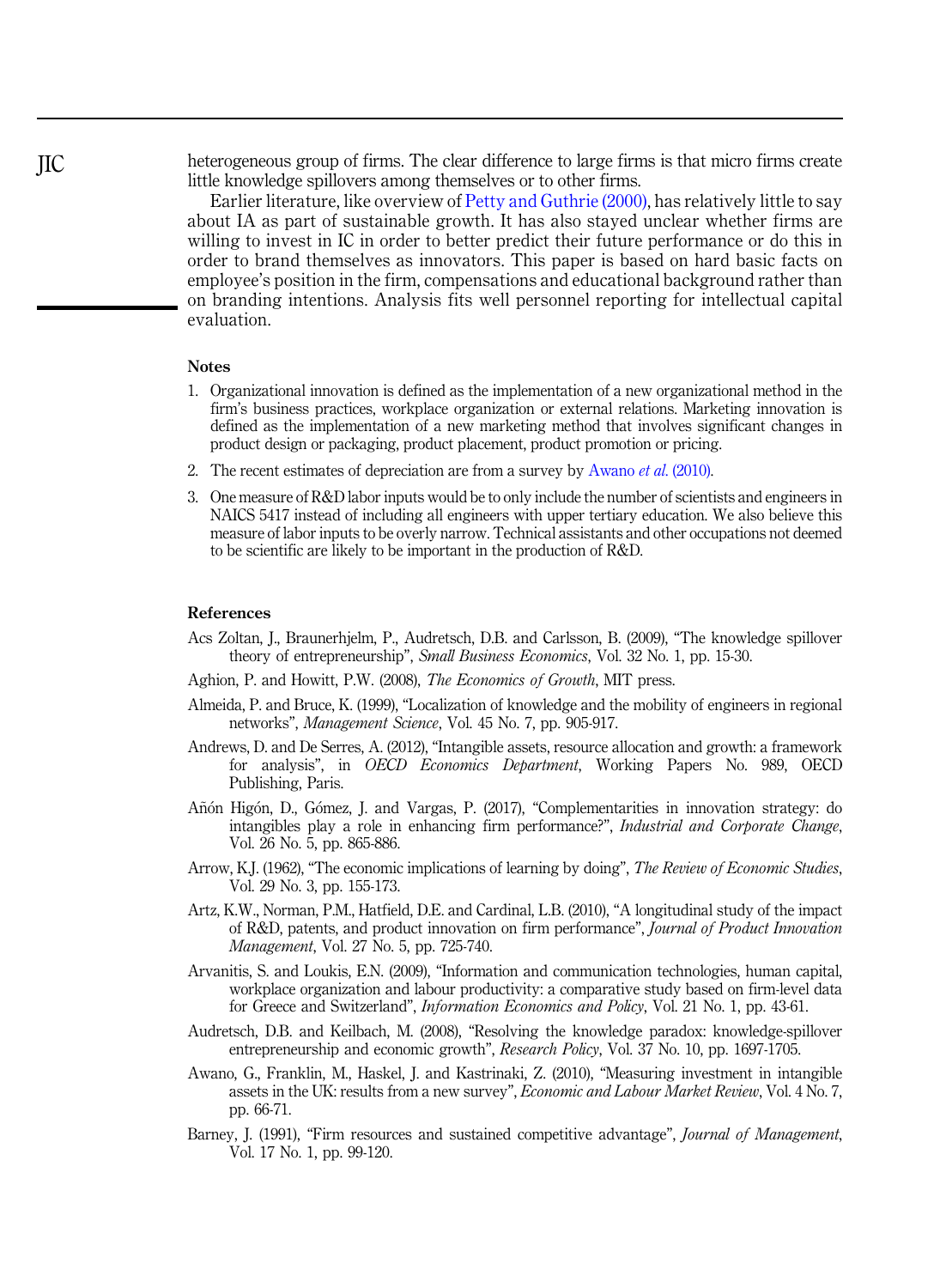- <span id="page-16-0"></span>Blackler, F. (1995), "Knowledge, knowledge work and organizations: an overview and interpretation", Organization Studies, Vol. 16 No. 6, pp. 1021-1046.
- Bloom, N. and Van Reenen, J. (2010), "Why do management practices differ across firms and countries?", Journal of Economic Perspectives, Vol. 24 No. 1, pp. 203-224.
- Cheng, M.Y., Lin, J.Y., Hsiao, T.Y. and Lin, T.W. (2010), "Invested resource, competitive intellectual capital, and corporate performance", Journal of Intellectual Capital, Vol. 11 No. 4, pp. 433-450.
- Copeland, A. and Fixler, D. (2012), "Measuring the price of research and development output", Review of Income and Wealth, Vol. 58 No. 1, pp. 166-182.
- Copeland, A., Medeiros, G. and Robbins, C. (2007), "Estimating prices for R&D investment in the 2007 R&D satellite account", in BEA Papers 2007-11, Bureau of Economic Analysis.
- Corrado, C., Haskel, J. and Jona-Lasinio, C. (2017), "Knowledge spillovers, ICT and productivity growth", Oxford Bulletin of Economics and Statistics, Vol. 79 No. 4, pp. 592-618.
- Corrado, C., Hulten, C. and Sichel, D. (2005), "Measuring capital and technology: an expanded framework", in *Measuring Capital in the New Economy*, Carol, C., John, H. and Dan, S. (Eds), University of Chicago Press, pp. 11-46.
- Corrado, C., Hulten, C. and Sichel, D. (2009), "Intangible capital and US economic growth", Review of Income and Wealth, Vol. 55 No. 3, pp. 661-685.
- Corrado, C., Haskel, J., Jona-Lasinio, C. and Iommi, M. (2012), "Intangible capital and growth in advanced economies: measurement methods and comparative results", Discussion Paper series, Forschungsinstitut zur Zukunft der Arbeit.
- Corrado, C., Haskel, J., Jona-Lasinio, C. and Iommi, M. (2014), "Intangibles and industry productivity growth: Evidence from the EU", In Manuscript available at: www. intan-invest.net.
- Corrado, C., Haskel, J, Jona-Lasinio, C and Iommi, M. (2016), "Intangible investment in the EU and US before and since the great recession and its contribution to productivity growth", EIB Working Papers (2016)/(08).
- Del Giudice, M., Scuotto, V., Garcia-Perez, A. and Messeni Petruzzelli, A. (2019), "Shifting Wealth II in Chinese economy. The effect of the horizontal technology spillover for SMEs for international growth", Technological Forecasting and Social Change, Vol. 145, pp. 307-316.
- Engelbrecht, H.-J. (1997), "International R&D spillovers, human capital and productivity in OECD economies: an empirical investigation", European Economic Review, Vol. 41 No. 8, pp. 1479-1488.
- F-Jardon, C.M. and Martos, M.S. (2009), "Intellectual capital and performance in wood industries of Argentina", Journal of Intellectual Capital, Vol. 10 No. 4, pp. 600-616.
- Goodridge, P., Haskel, J. and Wallis, G. (2014), "UK investment in intangible assets and intellectual property rights: report for Nesta", in Nesta Working Paper No. 14/02.
- Hall, B.H. and Mairesse, J. (1995), "Exploring the relationship between R&D and productivity in French manufacturing firms", *Journal of Econometrics*, Vol. 65 No. 1, pp. 263-293.
- Hall, B.H., Mairesse, J. and Mohnen, P. (2010), "Measuring the returns to R&D", in *Handbook of the* Economics of Innovation, Elsevier, pp. 1033-1082.
- Haskel, J. and Westlake, S. (2017), Capitalism without Capital: The Rise of the Intangible Economy, Princeton University Press, Princeton and Oxford.
- Hejazi, R., Ghanbari, M. and Alipour, M. (2016), "Intellectual, human and structural capital effects on firm performance as measured by Tobin's Q", Knowledge and Process Management, Vol. 23 No. 4, pp. 259-273.
- Hellerstein, J.K., Neumark, D. and Kenneth, R. (1999), "Wages, productivity, and worker characteristics: Evidence from plant-level production functions and wage equations", Journal of Labor Economics Troske, Vol. 17 No. 3, pp. 409-446.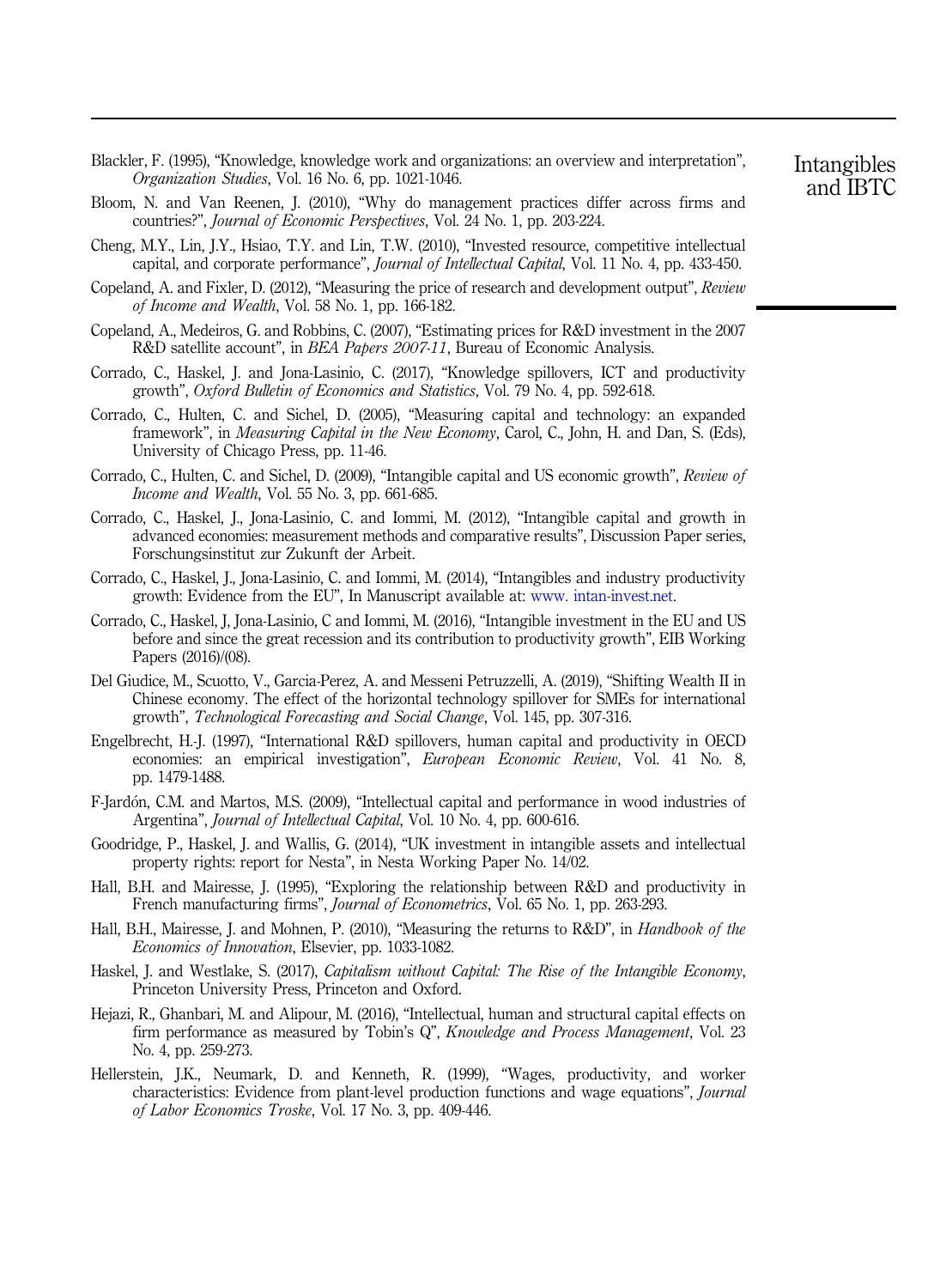- <span id="page-17-0"></span>Hervas-Oliver, J.L. and Dalmau-Porta, J.I. (2007), "Which IC components explain national IC stocks?", Journal of Intellectual Capital, Vol. 8 No. 3, pp. 444-469.
- Ilmakunnas, P. and Piekkola, H. (2014), "Intangible investment in people and productivity", Journal of Productivity Analysis, Vol. 41 No. 3, pp. 443-456.
- Keller, W. and Shiue, C.H. (2008), *Institutions, Technology, and Trade*, National Bureau of Economic Research, No. w13913.
- Kerr, W.R. (2008), "Ethnic scientific communities and international technology diffusion", The Review of Economics and Statistics, Vol. 90 No. 3, pp. 518-537.
- Maliranta, M. and Nurmi, S. (2019), "Business owners, employees, and firm performance", Small Business Economics, Vol. 52 No. 1, pp. 111-129.
- Maliranta, M., Mohnen, P and Rouvinen, P. (2009), "Is inter-firm labor mobility a channel of knowledge spillovers? Evidence from a linked employer–employee panel", *Industrial and Corporate* Change, Vol. 18 No. 6, pp. 1161-1191.
- Mansfield, E., Schwartz, M. and Wagner, S. (1981), "Imitation costs and patents: an empirical study", The Economic Journal, Vol. 91 No. 364, pp. 907-918.
- Møen, J. (2005), "Is mobility of technical personnel a source of R&D spillovers?", *Journal of Labor* Economics, Vol. 23 No. 1, pp. 81-114.
- Nerdrum, L. and Erikson, T. (2001), "Intellectual capital: a human capital perspective", *Journal of* Intellectual Capital, Vol. 5 No. 2, pp. 257-267.
- Organization for Economic Co-operation and Development (OECD) (2005), OSLO Manual, Vol. 3, OECD, Paris.
- OECD (2010), Handbook on Deriving Capital Measures of Intellectual Property Products, OECD Organisation for Economic Co-operation Development, Paris.
- OECD (2015), Frascati Manual 2015, OECD Publishing.
- Petty, R. and Guthrie, J. (2000), "Intellectual capital literature review", Journal of Intellectual Capital, Vol. 1 No. 2, pp. 155-176.
- Phusavat, K., Comepa, N, Sitko-Lutek, A. and Ooi, K.-B. (2011), "Interrelationships between intellectual capital and performance", Industrial Management and Data Systems, Vol. 111 No. 6, pp. 810-829.
- Piekkola, H. and Rahko, J. (2019), "Innovative growth: the role of market power and negative selection", Economics of Innovation and New Technology, forthcoming, doi: [10.1080/10438599.](https://doi.org/10.1080/10438599.2019.1655878) [2019.1655878.](https://doi.org/10.1080/10438599.2019.1655878)
- Piekkola, H., Mortensen, J., Jona-Lasinio, C., Iommi, M., Roth, F., Lintamo, M., Riley, R., Robinson, C.R., Geppert, K., Görzig, B., Neumann, A., Henningsen, M., Skjerpen, T., Jurajda, S., Stancik, J., Verbic, M., Asplund, R. and Napari, S. (2011), "Intangible capital - driver of growth in europe", Proceedings of the University of Vaasa. Reports 167. Vaasa.
- Piekkola, H. (2016), "Intangible investment and market valuation", Review of Income and Wealth, Vol. 62 No. 1, pp. 28-51.
- Piekkola, H. (2018), "Broad-based intangibles as generators of growth in Europe", Economics of Innovation and New Technology, Vol. 27 No. 4, pp. 377-400, doi: [10.1080/10438599.2017.1376170](https://doi.org/10.1080/10438599.2017.1376170).
- Piekkola, H. (2019a), "Intangibles and labor-augmenting technical change", in Mimeo, University of Vaasa, Vaasa.
- Piekkola, H. (2019b), "Knowledge spillovers via interfirm worker mobility and high-speed trains", edited by, University of Vaasa Mimeo.
- Roos, G. and Roos, J. (1997), "Measuring your company's intellectual performance", Long Range Planning, Vol. 30 No. 3, pp. 413-426.
- Rosenbusch, N., Jan, B. and Bausch, A. (2011), "Is innovation always beneficial? A meta-analysis of the relationship between innovation and performance in SMEs", Journal of Business Venturing, Vol. 26 No. 4, pp. 441-457.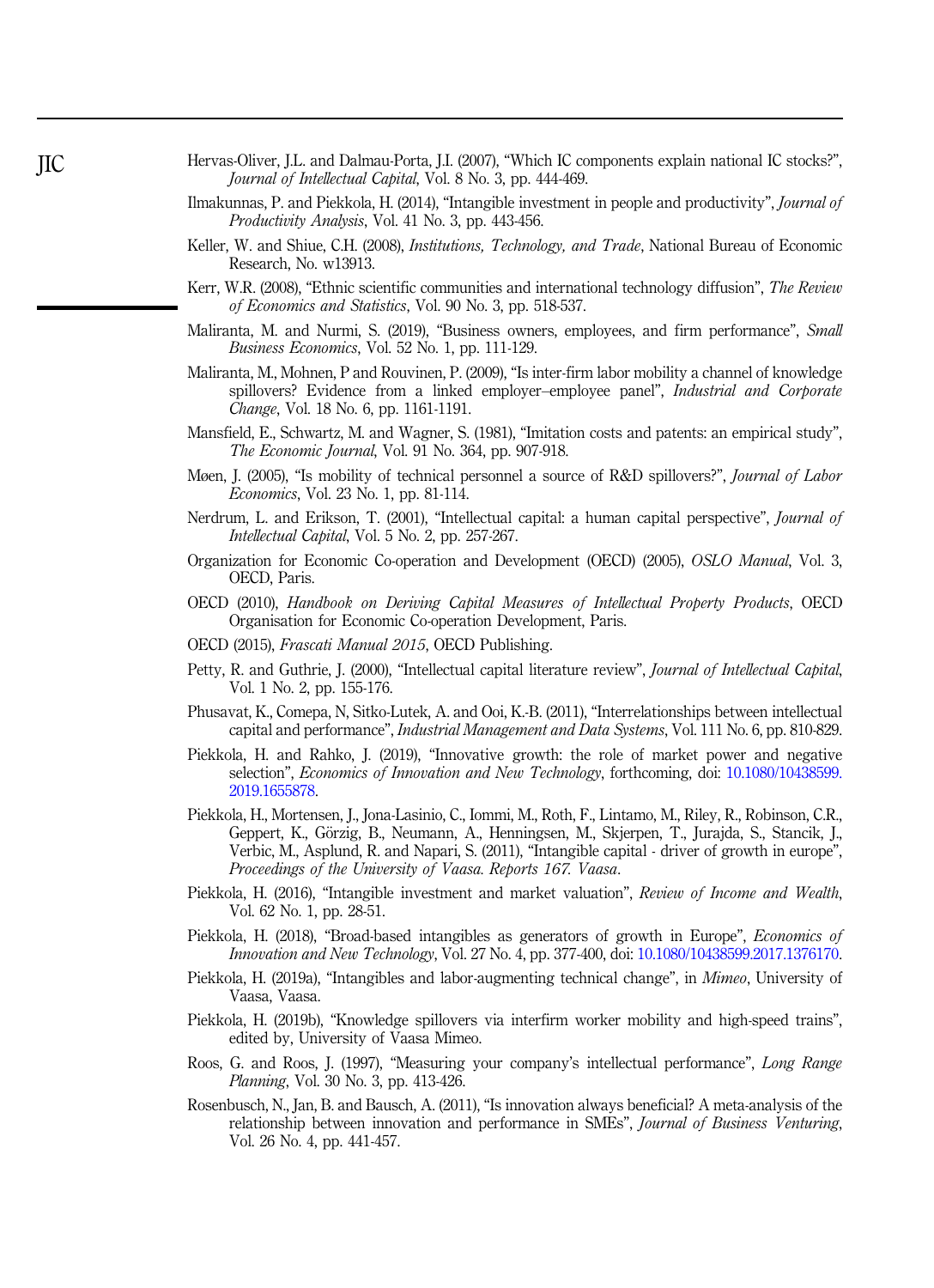- <span id="page-18-0"></span>Roth, F. and Anna-Elisabeth, T. (2013), "Intangible capital and labor productivity growth: panel Evidence for the EU from 1998–2005", Review of Income and Wealth, Vol. 59 No. 3, pp. 486-508.
- Schankerman, M. (1981), "The effects of double-counting and expensing on the measured returns to R&D", The Review of Economics and Statistics, Vol. 63 No. 3, pp. 454-458.
- Squicciarini, M. and Le Mouel, M. (2012), "Defining and measuring investment in organisational capital using US microdata to develop a task-based approach", in OECD Science, Technology and Industry, Working Papers, Paris.
- St-Pierre, J. and Audet, J. (2011), "Intangible assets and performance: analysis on manufacturing SMEs", Journal of Intellectual Capital, Vol. 12 No, 2, pp. 202-223.
- Thum-Thysen, A., Voigt, P., Maier, C., Bilbao-Osorio, B. and Ognyanova, D. (2017), "Unlocking investment in intangible assets in Europe", Quarterly Report on the Euro Area (QREA), Vol. 16 No. 1, pp. 23-35.
- Van Ark, B., Hao, J.X., Corrado, C. and Hulten, C. (2009), "Measuring intangible capital and its contribution to economic growth in Europe", EIB Papers, Vol. 14 No. 1, pp. 62-93.
- Wolff, J.A. and Timothy, L.P. (2006), "Small-firm performance: modeling the role of product and process improvements", Journal of Small Business Management, Vol. 44 No. 2, pp. 268-284.
- Wyatt, A. (2005), "Accounting recognition of intangible assets: theory and evidence on economic determinants", The Accounting Review, Vol. 80 No. 3, pp. 967-1003.

## Appendix A

# Intangible capital (IC) occupations and multipliers

Following the EU 7th framework project Innodrive and [Piekkola \(2016\)](#page-17-0), occupation data are used to evaluate the innovative labor input in IA activities. The following table shows the innovation occupations chosen using ISCO08 3-digit coding (the earlier ISCO2001 version is in parentheses). An important additional identifier of different types of IA work is the use of educational information to reallocate the type of IA work. Workers in the educational field isced2011 computing are reallocated to ICT work, and workers with the educational field code social sciences and business (at the 1-digit and 2 digit levels) are reallocated to OC work if the occupation suggests that they are IA workers.

#### Organizational work

- (1) Managing directors and chief executives 112 (112)
- (2) Administrative and commercial managers 12 (123 all)
- (3) Services and administration managers 121, Sales, marketing and development managers 122
- (4) Managing, mining, construction and distribution managers 13, 131 (122)
- (5) Manufacturing, mining, construction and distribution managers 132 (122)
- (6) Professional services managers 134 (122)
- (7) Teaching professionals 23 (23)
- (8) Business and administration professionals 24 (241 all)
- (9) Finance professionals 241, Administration professionals 242, Sales, marketing and public relations professionals 243
- (10) Legal, social, cultural and related associate professionals 34 (all) (242)
- (11) Legal, social and religious associate professionals 341 (343), Sport and fitness workers 342 (347), Artistic, cultural and culinary artist professionals, 343 (347)
- (12) Business and administration associate professionals 33 (excluding 335):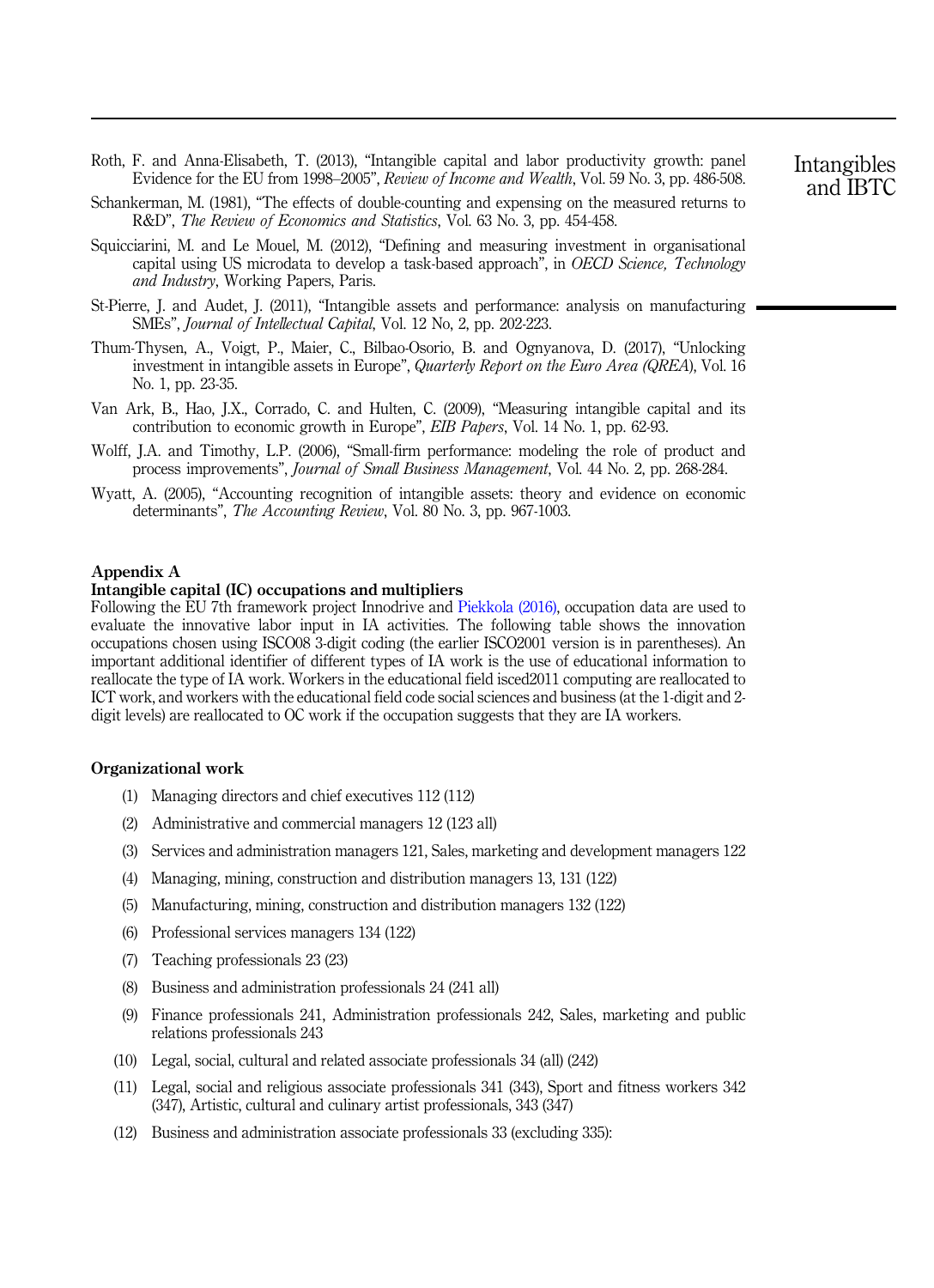- (13) Financial and mathematical associate professionals 331 (343), Sales and purchasing agents and brokers 332 (342), Services agents 333 (342)
- (14) Administrative and specialized secretaries 334 (332)

OC work is reclassified as R&D work if the educational field code is not social sciences and business and isco3 in 1, 12, 13, 23, 24, and 34. OC work is reclassified as ICT work if the educational code is Isced2011 computing in 1, 12, 13, 23, 24, and 34.

#### R&D work

- (1) Technical and mathematical work professional R&D managers 1,223 (1,237)
- (2) Science and engineering professionals 21 (excluding telecommunication engineering 2,153)
- (3) Physical and Earth science professionals 211 (211), Engineering professionals 212 (212) Mathematicians, statisticians, life science professionals 213 (212), 214 (212), Electrical, electronics engineering 2,151, 2,152 (212), Architects, planners 216 (212)
- (4) Health professionals 22
- (5) Medical doctors 221 (222), Nursing and midwifery professionals 222 (223), Other health professionals 226 (223), 22 (isco3 not available)
- (6) Science and engineering associate professionals 31
- (7) Physical and engineering science technicians 311 (311), Life science technicians and related associate professionals 314 (321)

R&D work is reclassified as OC work if the educational field code is social sciences and business and isco3 in 2, 21, 22, 3, 31, and 32. R&D work is reclassified as ICT work if the educational field code is International Standard Classification of Education (Isced 2011) computing and Isco3 in 2, 21, 22, 3, 31, and 32.

Skilled workers do not spend all their working time on innovative purposes. Table A1 shows that the share of this work dedicated to producing IC is assumed to be 25% among OC workers, 50% among R&D workers and 35% among ICT workers. The shares approximately follow the Innodrive FP7 described by [Piekkola \(2016,](#page-17-0) [2019a\)](#page-17-0).

Intermediate and capital costs are also incurred in the production of IC goods in each industry. For R&D, these goods are evaluated based on the combined value added of labor costs, intermediate inputs, and tangible capital in R&D services (NACE M72). For ICT, the evaluation is done based on J62-J63. For OC, the use of intermediate inputs and tangible capital in intangible investments as the factor multiplier is evaluated based on the benchmark of all IC-producing services NACE J62-J63 and NACE M69–70, 73– 74), excluding R&D services. The benchmark factor multipliers follow Innodrive to represent the entire EU27 area and are a weighted average of the factor multipliers for Germany (40% weight), the UK (30% weight), Finland (15% weight), the Czech Republic, and Slovenia (both countries have weights of 7.5%) from the upstream industry N=OC, R&D, ICT. The IA work shares  $l<sub>Y</sub>$  are lower than from Innodrive, since IA type occupations are defined more broadly. The shares  $l<sub>Y</sub>$  are considered the same in all countries and the combined multiplier  $a^N l_Y^{\text{IC}}$  is 1.8 for OC wage expenses, 1.6 for R&D wage expenses, and 1.45 for ICT wage expenses. Table A1 summarizes the combined multiplier  $A^{IC}$  (the product of the share of effort devoted to IA production and the factor multiplier).

#### Table A1.

Combined multipliers for OC, R&D and ICT and their depreciation

|                                                                                                        |                    | R&D        | <b>COLOR</b>       |
|--------------------------------------------------------------------------------------------------------|--------------------|------------|--------------------|
| Employment shares $l^Y$<br>Factor multiplier $a^N$<br>Combined multiplier $A^{IC} = a^N l^Y$ (rounded) | 25%<br>1.8<br>l.45 | 50%<br>0.8 | 35%<br>ı.45<br>0.5 |